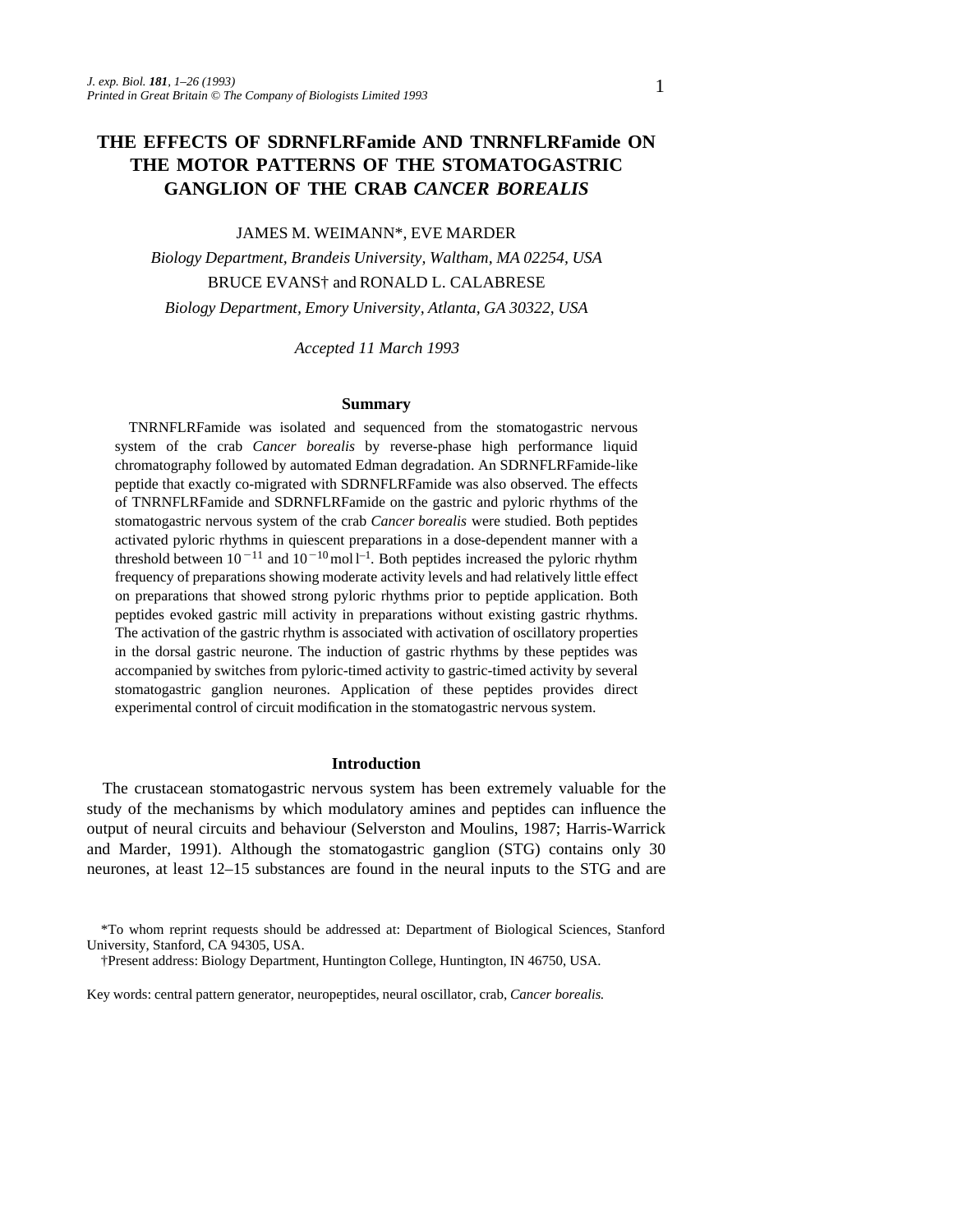thought to act as neurally released modulators of the motor patterns produced by the STG (Marder, 1987; Marder and Weimann, 1992).

Antibodies raised against the molluscan neuropeptide FMRFamide clearly indicated the presence of FMRFamide-like immunoreactive inputs to the crab and lobster STG (Hooper and Marder, 1984; Marder and Hooper, 1985; Callaway *et al.* 1987; Marder *et al.* 1987). This observation strongly suggested that FMRFamide or related peptides might function as modulators of the motor patterns produced by the STG. However, early physiological studies showed that FMRFamide itself was active at only relatively high concentrations (Hooper and Marder, 1984; Marder and Hooper, 1985). Moreover, preliminary biochemical characterizations of the FMRFamide-like peptides in *Panulirus interruptus* and *C. borealis* suggested that the immunoreactivity found in these species was likely to be extended FLRFamide-like peptides such as TNRNFLRFamide and SDRNFLRFamide that have been purified and sequenced from *Homarus americanus* (Trimmer *et al.* 1987). We now show that TNRNFLRFamide and SDRNFLRFamide are physiologically active at low concentrations on the motor patterns of the STG, and that TNRNFLRFamide and an SDRNFLRFamide-like peptide are among the FMRFamidelike peptides found in the *C. borealis* stomatogastric nervous system.

*In vitro* preparations containing the single STG, the oesophageal ganglion (OG) and the paired commissural ganglia (CG) routinely generate robust fictive motor patterns that resemble those recorded from semi-intact and behaving animals (Hartline and Maynard, 1975; Rezer and Moulins, 1983; Turrigiano and Heinzel, 1992; Heinzel *et al.* 1993). However, when impulse traffic in the stomatogastric nerve (stn) is blocked, the fictive motor patterns generated by the isolated STG either stop completely or decrease in frequency (Russell, 1979; Moulins and Cournils, 1982; Eisen and Marder, 1982; Heinzel and Selverston, 1988).

Many of the modulatory substances that are found in projections to the STG strongly activate motor patterns of the STG. For example, proctolin activates rhythmic pyloric and gastric mill activity patterns (Hooper and Marder, 1984; Marder *et al.* 1986; Heinzel and Selverston, 1988). Dopamine, octopamine and serotonin can activate strong pyloric rhythms (Selverston and Miller, 1980; Beltz *et al.* 1984; Flamm and Harris-Warrick, 1986*a*). Cholecystokinin-like (CCK-like) peptides can activate gastric mill rhythms (Turrigiano and Selverston, 1989, 1990), red pigment concentrating hormone (RPCH) activates pyloric (Nusbaum and Marder, 1988) and cardiac sac (Dickinson and Marder, 1989) rhythms, and muscarinic agonists activate both pyloric and gastric rhythms (Marder and Paupardin-Tritsch, 1978; Marder and Hooper, 1985; Elson and Selverston, 1992).

The STG of the crab, *C. borealis*, is particularly interesting because many of the motor neurones can change their activity patterns from being characteristic of pyloric-timed activity to being characteristic of gastric-timed activity (Weimann *et al.* 1990, 1991). Because the central pattern-generating networks are formed among the motor neurones, these switches of activity play major roles in organizing the pattern-generating circuits (Weimann, 1992). To understand better the mechanisms underlying circuit reconfiguration, it is crucial to understand how different modulatory substances act on the networks of the STG. In this paper, we demonstrate that SDRNFLRFamide and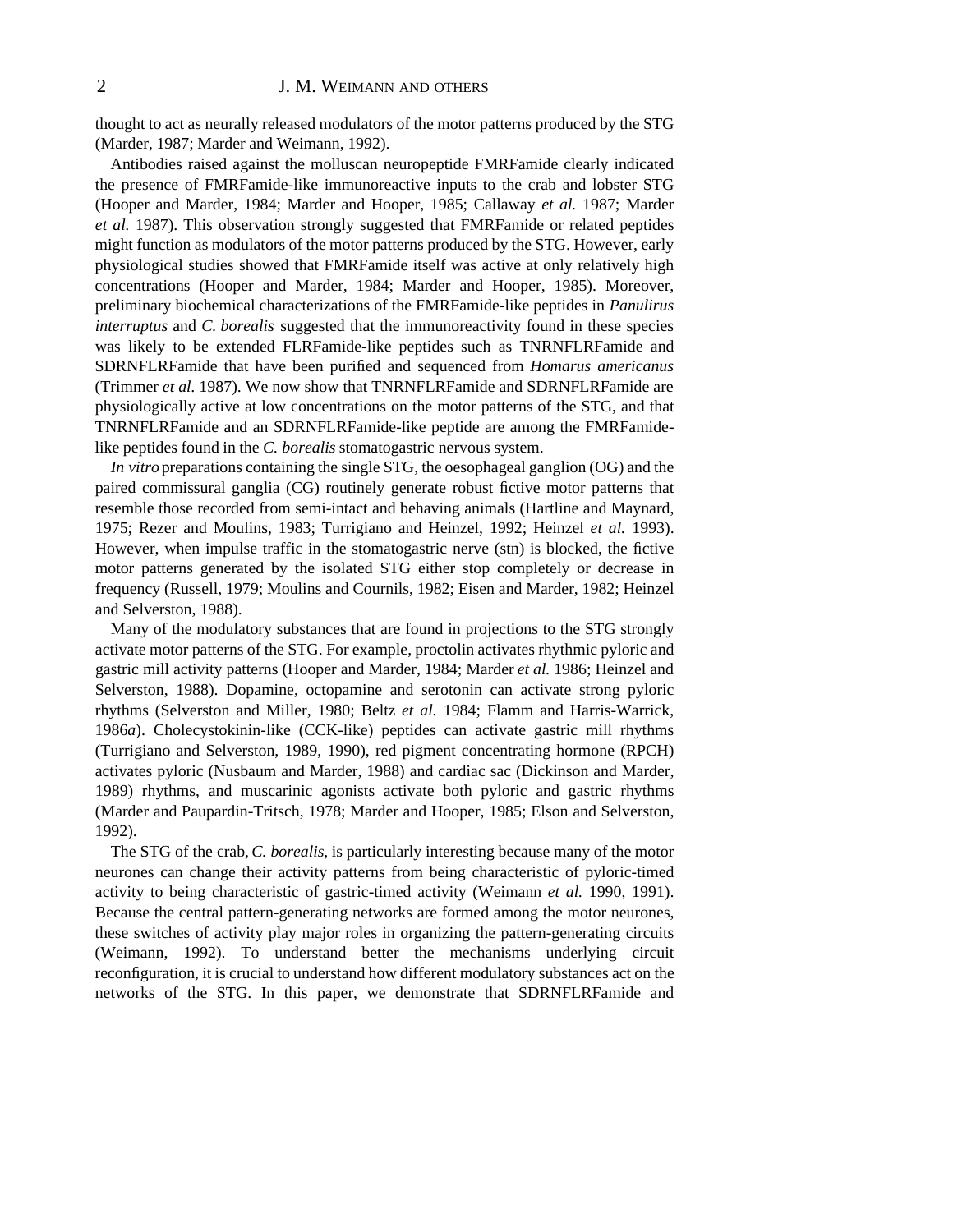TNRNFLRFamide reliably activate gastric motor patterns in the crab. We describe fictive gastric rhythms in the crab and provide the basis for future work in which these peptides can be used experimentally to control switching from pyloric-timed to gastric-timed activity.

### **Materials and methods**

### *Animals and saline*

All experiments were performed on male *Cancer borealis* purchased from Neptune Lobster and Seafood Co. (Boston, MA) and held in aerated saltwater aquaria at 13˚C until used. Physiological experiments used 104 animals weighing between 250 and 800g. Biochemical purifications were made from two extractions of 35 and 101 animals. Physiological saline had the following composition: NaCl,  $440$ mmol $1^{-1}$ ; KCl,  $11.3$ mmol  $1^{-1}$ ; CaCl<sub>2</sub>, 13.3mmol  $1^{-1}$ ; MgCl<sub>2</sub>, 26.3mmol  $1^{-1}$ ; Trizma base,  $11.0$ mmol  $1^{-1}$ ; maleic acid,  $5.2$ mmol  $1^{-1}$ ; pH7.4-7.5. SDRNFLRFamide and TNRNFLRFamide were purchased from American Peptide.

# *Physiology*

Physiological recordings were made as described by Weimann *et al.* (1991). Monopolar extracellular pin electrodes were used in all experiments. Intracellular electrodes were filled with  $2 \text{mol}^{-1}$  potassium acetate and  $10 \text{mmol}^{-1}$  KCl and typically had tip resistances of 20M . Most intracellular signals were amplified with Getting amplifiers. For the single-electrode current-clamp experiments on the dorsal gastric (DG) neurone, the electrodes were filled with  $0.6$ mol $1^{-1}$  K $2SO_4/20$ mmol $1^{-1}$  KCl and signals were recorded with an AXOCLAMP 2A (Axon Instruments). Data were collected on a Gould TA4000 thermal array recorder. A Computerscope system (RC Electronics) was used for on-line data analysis.

Impulse traffic in the stn was reversibly blocked by placing a Vaseline well around the desheathed stn, and then replacing the saline inside the well with isotonic sucrose  $(750$ mmol  $1^{-1}$ ). Peptides were bath-applied by means of a switching port on the inflow of the continuously flowing superfusion system  $(10-15 \text{ m/min}^{-1})$ . Bath volume was approximately 10ml. The saline temperature was held at 12.5˚C by means of a Peltier cooling system, and was continuously monitored with a thermoelectric probe in the bath.

The activity phases were measured from the chart paper using a Jandel Scientific digitizer and the phase angles were calculated using a program written by M. O'Neil.

### *Peptide extraction, purification and sequencing*

Brains (*N*=35) or stomatogastric nervous systems (*N*=101) from rock crabs, *Cancer borealis*, were dissected under cold physiological saline, immediately immersed in acidified methanol solution (90% methanol, 9% glacial acetic acid, 1% water, 1 mmol  $1^{-1}$  dithiothreitol) and stored in a conventional freezer (-20°C) until extracted. Tissues were homogenized in a large volume of acidified methanol solution in a straightwalled glass grinder and then sonicated over dry ice/acetone with a Branson sonifier 250.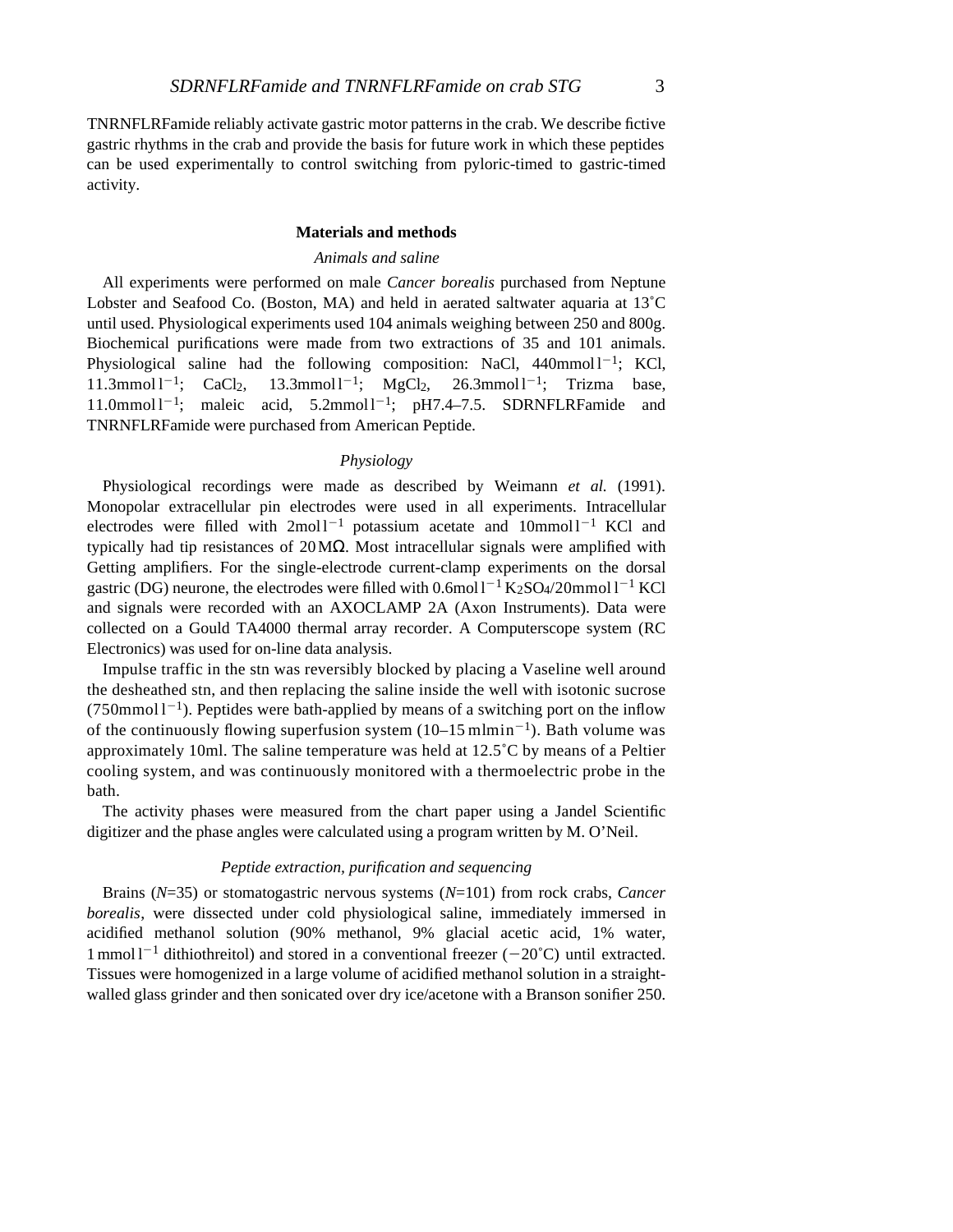The resulting slurry was spun in an Eppendorf microcentrifuge (model 5414) for 10min, the supernatant reserved, and the pellet re-extracted with methanol and respun. Supernatants were combined and concentrated to approximately 1ml under vacuum with a Speed Vac concentrator. The extract was then loaded on a C18 Sep-Pac cartridge (Waters) which had been pre-equilibrated with methanol, desalted with at least 10ml of water and eluted with 5ml of methanol containing 0.1% trifluoroacetic acid (TFA). The eluate was concentrated almost to dryness in a Speed Vac concentrator and water was added to achieve an appropriate volume  $(500-1000 \,\mu\text{L})$ .

FMRFamide-like peptides were purified from the extract with a four-step reversephase high pressure liquid chromatography (rpHPLC) process similar to that described by Evans *et al.* (1991). Gradients of water and acetonitrile with either 0.1% TFA or heptafluorobutyric acid (HFBA) were used as solvents. For steps 1–3, a Whatman Partisil 5 ODS-3 column (C18,  $5 \mu m$  particle size, 250mm $\times$ 4.7mm) was used with a Ranin Rabbit HPLC machine. For step 4, an Aquapore OD-300 column (C18,  $250 \text{mm} \times 1 \text{mm}$ ) was used with an Applied Biosystems micro separation system HPLC machine. Step 1: flow 1mlmin<sup>-1</sup>; gradient 10%–85% acetonitrile over 65min; fractions 1ml; counterion TFA. Step 2: flow  $1$ mlmin<sup>-1</sup>, gradient  $10\%$ -40% acetonitrile over 60min; fractions 1ml; counterion TFA; samples were oxidized by incubation in 1.5% hydrogen peroxide for at least 4h prior to step 2. Step 3: flow  $1$ mlmin<sup>-1</sup>; gradient  $14\% - 38\%$  acetonitrile over 58min; fractions 1ml; counterion HFBA. Step 3': flow 1mlmin<sup>-1</sup>; gradient 10%–32% acetonitrile over 68min; fractions 1ml; counterion HFBA. Step 4: flow 0.09mlmin<sup>-1</sup>; gradient 0%-40% acetonitrile over 75min; fractions collected corresponded to ultraviolet absorbance peaks (214nm); counterion TFA. Fractions containing FMRFamide-like immunoreactivity were detected by radioimmunoassay (RIA) with antibody 671c as described by Marder *et al.* (1987), combined as necessary, and evaporated under vacuum to achieve the desired volume for the next step of purification and sequencing.

Sequencing of purified peptides was carried out at the Emory University Microchemical Facility by Dr Jan Pohl using an automated Edman degradation on an Applied Biosystems model 477A protein sequencer with on-line phenyltiohydantion (PTH) analyzer. In each sequence, contaminating amino acids detected by the PTH analyzer were at significantly lower levels than was the designated amino acid in the sequence, and Dr Pohl approached each sequence unaware of the expected result.

### **Results**

### *Isolation and sequence of RFamide peptides from the STN*

Trimmer *et al.* (1987) isolated and sequenced SDRNFLRFamide and TNRNFLRFamide from the nervous system of the lobster *Homarus americanus*. Marder *et al.* (1987) measured the amounts of chromatographically (rpHPLC) and immunologically similar peptides in extracts from ganglia of the rock crab *C. borealis*. To determine whether authentic SDRNFLRFamide and TNRNFLRFamide are present in the stomatogastric nervous system of *C. borealis*, we employed a four-step rpHPLC purification procedure, similar to that previously employed to isolate FMRFamide-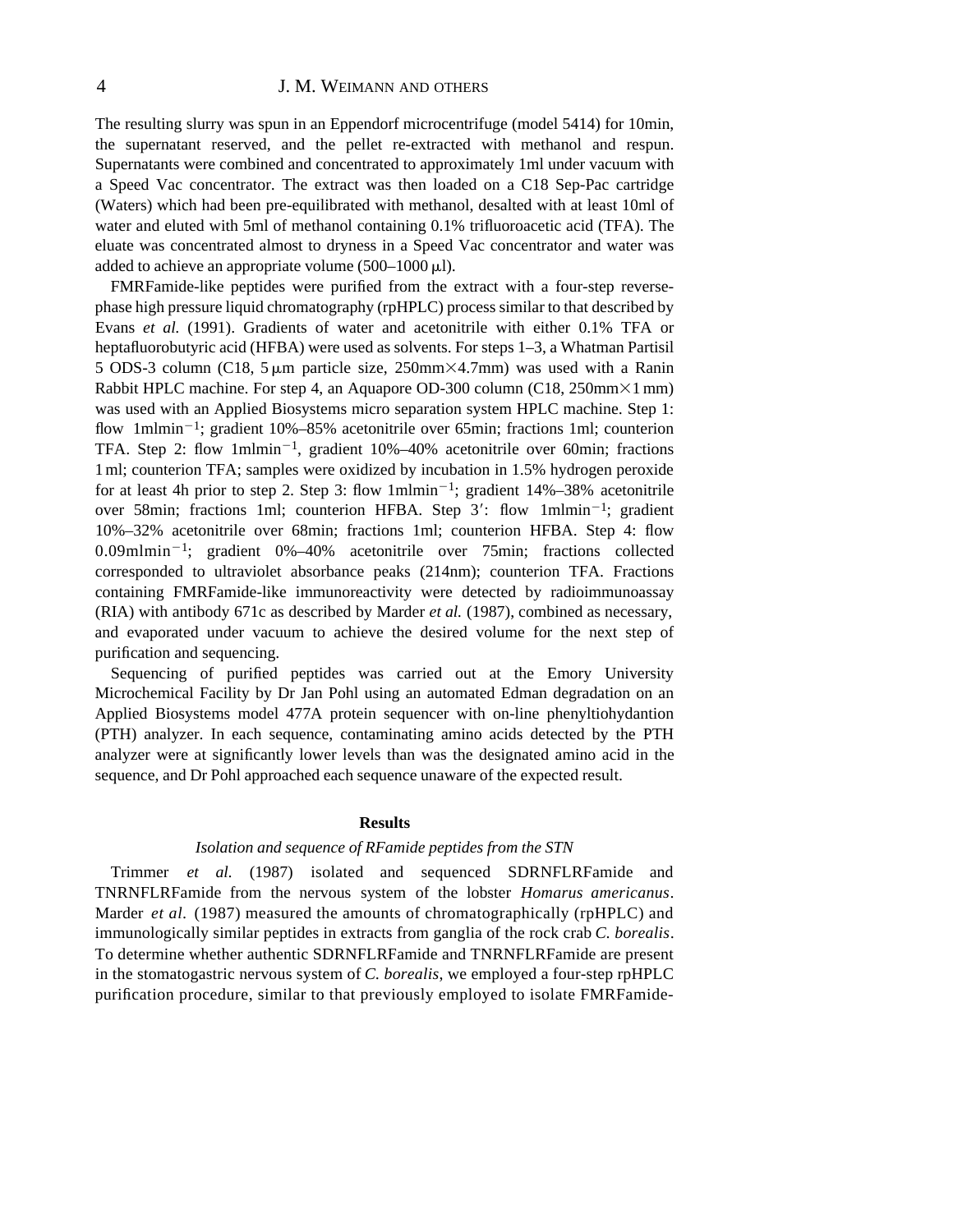like peptides from central nervous system (CNS) extracts of the leech *Hirudo medicinalis* (Evans *et al.* 1991). Extracts of crab tissues were made in acidified methanol (see Materials and methods), desalted and then applied to rpHPLC. Fractions from one rpHPLC step, which co-migrated with synthetic SDRNFLRFamide and TNRNFLRFamide and contained significant levels of immunoreactivity, as determined by an FMRFamide peptide RIA (Marder *et al.* 1987), were passed to the subsequent rpHPLC step. Synthetic SDRNFLRFamide and TNRNFLRFamide migrated very close to one another in each rpHPLC step, with SDRNFLRFamide always having a slightly longer retention time than TNRNFLRFamide (Fig. 1Di-iii).

We used an extract of 35 crab brains to develop our purification procedure and were able to isolate and sequence TNRNFLRF (Table 1). Because the sequenced peptide comigrated exactly with synthetic TNRNFLRFamide in our last rpHPLC step (data not shown), and because the RIA that we used to detect the peptide is highly specific for amidated peptides (Marder *et al.* 1987), we conclude that the brain of *C. borealis* contains authentic TNRNFLRFamide.

Extracts from 101 stomatogastric nervous systems (each containing one stomatogastric ganglion, one oesophageal ganglion and two commissural ganglia) were processed with the same purification scheme. In step 2 of the procedure, two immunoreactive fractions that roughly co-migrated with SDRNFLRFamide and TNRNFLRFamide were independently processed, one with step  $3$  and one with step  $3'$ .

The step 2 fraction processed with step 3 yielded two immunoreactive fractions that comigrated with SDRNFLRFamide and TNRNFLRFamide. These fractions were designated fractions 50 and 51, respectively, and were processed independently in step 4 (Fig. 1A,B). Fraction 50 (Fig. 1) yielded a single immunoreactive peak in step 4 (Fig. 1A) that exactly co-migrated with TNRNFLRFamide (Fig. 1Di) and was subsequently sequenced as TNRNFLRF (Table 1). Fraction 51 (Fig. 1B) yielded two immunoreactive peaks in step 4, which co-migrated exactly with SDRNFLRFamide and TNRNFLRFamide (Fig. 1Di–iii). The yield of pure peptides was not high enough to obtain sequence data.

The step 2 fraction processed with step  $3'$  yielded an immunoreactive fraction that comigrated with SDRNFLRFamide and TNRNFLRFamide. This fraction was designated fraction 71 and was processed independently in step 4 (Fig. 1C). Fraction 71 (Fig. 1C) yielded two immunoreactive peaks in step 4, one of which co-migrated exactly with TNRNFLRFamide (Fig. 1Di) and was subsequently sequenced as TNRNFLRF (Table 1). The other immunoreactive peak had a shorter retention time than either SDRNFLRFamide or TNRNFLRFamide and the yield of pure peptide was not high enough to obtain sequence data.

The purified peptides sequenced as TNRNFLRF co-migrated exactly with TNRNFLRFamide and were detected by our RIA, which is specific for amidated peptides (Marder *et al.* 1987). Therefore, we conclude that the stomatogastric nervous system of *C. borealis* contains authentic TNRNFLRFamide. Moreover, because we were able to detect an immunoreactive peptide that co-migrated exactly with SDRNFLRFamide, we conclude that SDRNFLRFamide is also likely to be present.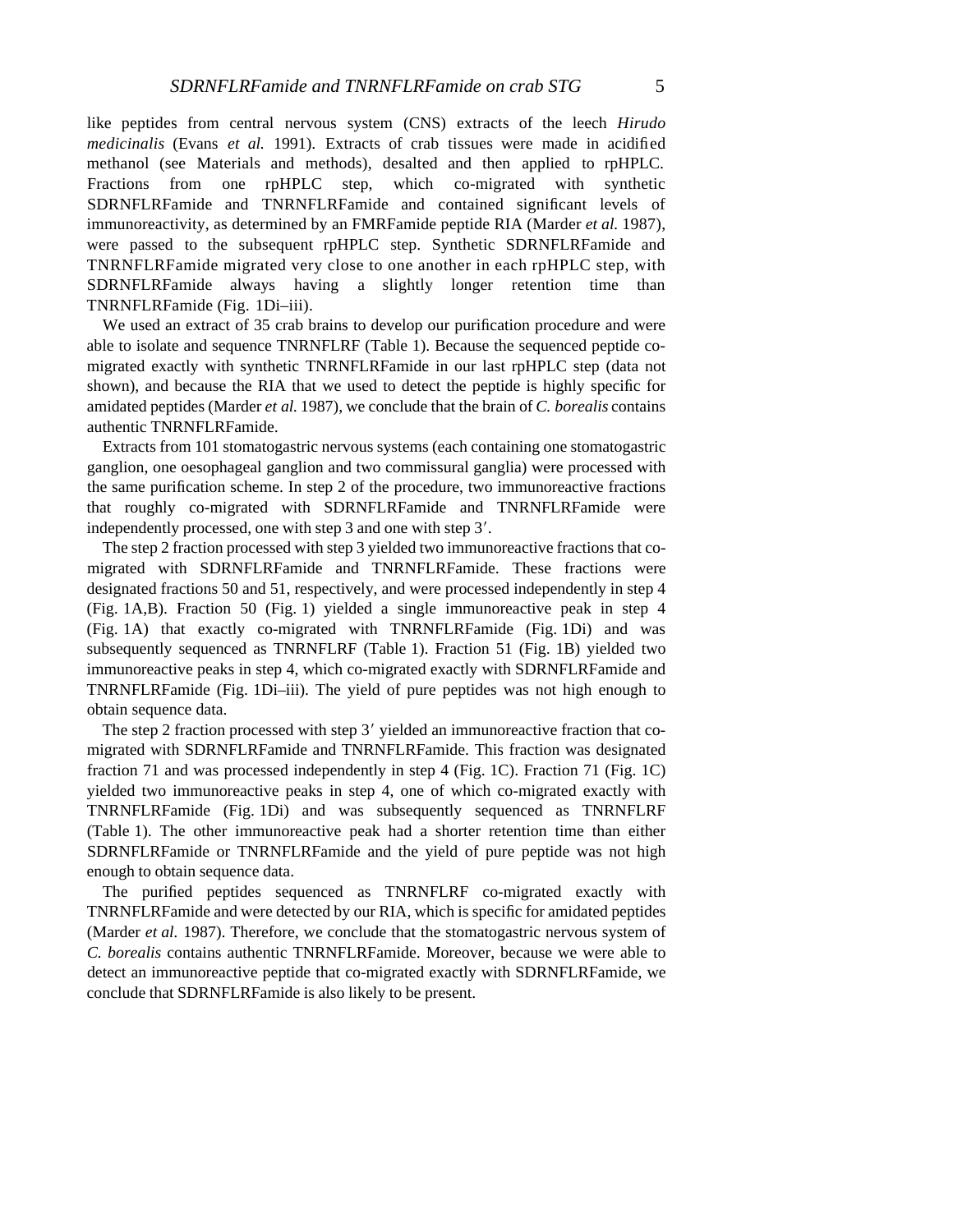### *Activation of the pyloric rhythm by SDRNFLRFamide and TNRNFLRFamide*

Bath application of SDRNFLRFamide and TNRNFLRFamide can activate pyloric and gastric rhythms in preparations in which neither rhythm is being expressed. The schematic drawing shown in Fig. 2A illustrates the experimental recording sites and conditions used to collect the data shown in Fig. 2B,C. The STG was isolated from



Fig. 1. Chromatograms of three independent peptide purification runs (A–C) on rpHPLC step 4 and of peptide standards, TNRNFLRFamide and SDRNFLRFamide, run on rpHPLC step 4 (Di–iii). (A) Fraction 50 from rpHPLC step 3. One immunoreactive peak (downward arrow) was detected, that co-migrated with TNRNFLRFamide and was sequenced as TNRNFLRF (see Table 1). (B) Fraction 51 from rpHPLC step 3. Two immunoreactive peaks (arrows) were detected; one (downward arrow) co-migrated with TNRNFLRFamide and the other (upward arrow) co-migrated with SDRNFLRFamide. (C) Fraction 71 from rpHPLC step  $3'$ . Two immunoreactive peaks (arrows) were detected; one (downward arrow) co-migrated with TNRNFLRFamide and was sequenced as TNRNFLRF (see Table 1); the other (upward arrow) migrated at a retention time earlier than TNRNFLRFamide or SDRNFLRFamide. (D) 1nmol of synthetic TNRNFLRFamide (i) and 1nmol of synthetic TNRNFLRFamide plus 0.1nmol of synthetic SDRNFLRFamide (ii) and 1nmol of synthetic SDRNFLRFamide (iii) run on rpHPLC step 4 to determine their retention times. In each chromatogram, absorbance at 214nm (right vertical axis, solid line) and percentage acetonitrile in the rpHPLC gradient (left vertical axis, dashed line) are plotted *versus* time during the 75min gradient of 0%–40% acetonitrile. In A, B and C, fractions were judged to be immunoreactive if they contained more than 200fmol of FMRFamide-like immunoreactivity in a  $2 \mu l$  sample. The limits of detection of the RIAs were between 20 and 50fmol.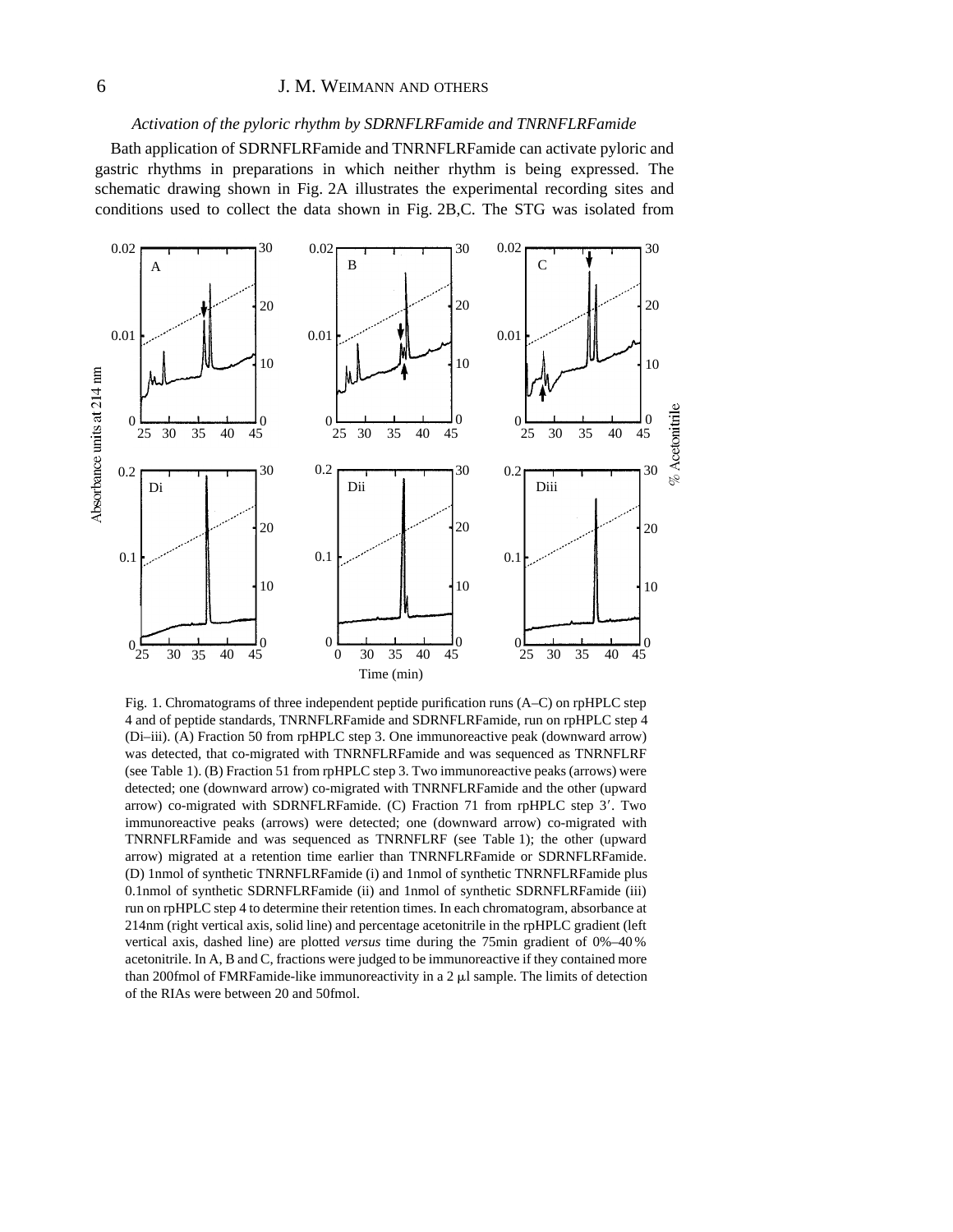|                                                               |    |    |                | Cycle number |    |    |    |        |  |  |
|---------------------------------------------------------------|----|----|----------------|--------------|----|----|----|--------|--|--|
| Source                                                        |    | N  | 3<br>R         | 4<br>N       | F  | 6  | R  | 8<br>F |  |  |
| From brain extracts                                           |    | 20 | 9              | 45           | 45 | 42 | 19 |        |  |  |
| From step 3, fraction 50,<br>stomatogastric ganglion extracts | 8  | 9  | $\overline{4}$ | 10           | 10 | 13 | 8  |        |  |  |
| From step 3, fraction 71,<br>stomatogastric ganglion extracts | 10 | 14 | 6              | 14           | 15 | 20 | 6  |        |  |  |

Table 1*. Sequence data from* Cancer borealis *FMRFamide-like peptides*

The identity and amount (in pmol) of the predominant amino acid detected in each sequence cycle for three peptides sequenced. In each case there was no detectable amino acid in cycle 9.

anterior ganglia inputs by placing sucrose in the Vaseline well, as indicated. An intracellular recording electrode was placed in the soma of the pyloric dilator (PD) motor neurone. Extracellular recording electrodes were placed on the nerves containing the axons of the other motor neurones of the stomatogastric nervous system. The dorsal ventricular nerve (dvn) is a large nerve that carries the axons of many of the motor neurones that participate in both the pyloric and gastric mill rhythms. The medial ventricular nerve (mvn) carries the axons of the ventricular dilator (VD) and inferior cardiac (IC) neurones. The dorsal gastric nerve (dgn) carries the axon of the DG motor neurone, an important component of the gastric mill network, as well as the axon of a sensory neurone.

Under control conditions (Fig. 2B), the PD neurone membrane potential was flat, the dvn recording showed some intermittent activity, the mvn was silent, and the dgn recording showed high-frequency activity in the small sensory unit. 90s after application of  $10^{-7}$  mol l<sup>-1</sup> SDRNFLRFamide (right-hand panel), the DG neurone started to fire in high-frequency bursts (seen as bursts of the large unit in the dgn trace). Increased firing in the dvn is due in part to activation of the lateral pyloric (LP) neurone, which evokes IPSPs that can be seen in the PD neurone trace before it starts to fire. As the PD neurone started to fire, the pyloric rhythm was expressed as the rapid and repeating sequence of activity seen in the dvn trace and the activity in the mvn trace. Fig. 2C shows that  $10^{-7}$  mol l<sup>-1</sup> TNRNFLRFamide produces the same general sequence of events, including the activation of the DG neurone and rhythmic pyloric activity.

The activation of the full pyloric rhythm by the peptides is illustrated more clearly in Fig. 3, in which the time bases are expanded to illustrate the alternation among the components of the pyloric rhythm. These recordings were taken from the same preparation as that shown in Fig. 2, but the peptide traces shown were later in the peptide applications than the transients shown in Fig. 2. Each set of recordings shows simultaneous intracellular recordings from the PD and LP neurones, which fire out of phase with each other. Under control saline conditions, the LP fired irregularly, with each action potential evoking unitary IPSPs in the PD neurone. After several minutes of peptide application, the LP and PD neurones fired alternating bursts of action potentials. The extracellular recording of the dvn additionally shows the activity of the pyloric (PY) neurones.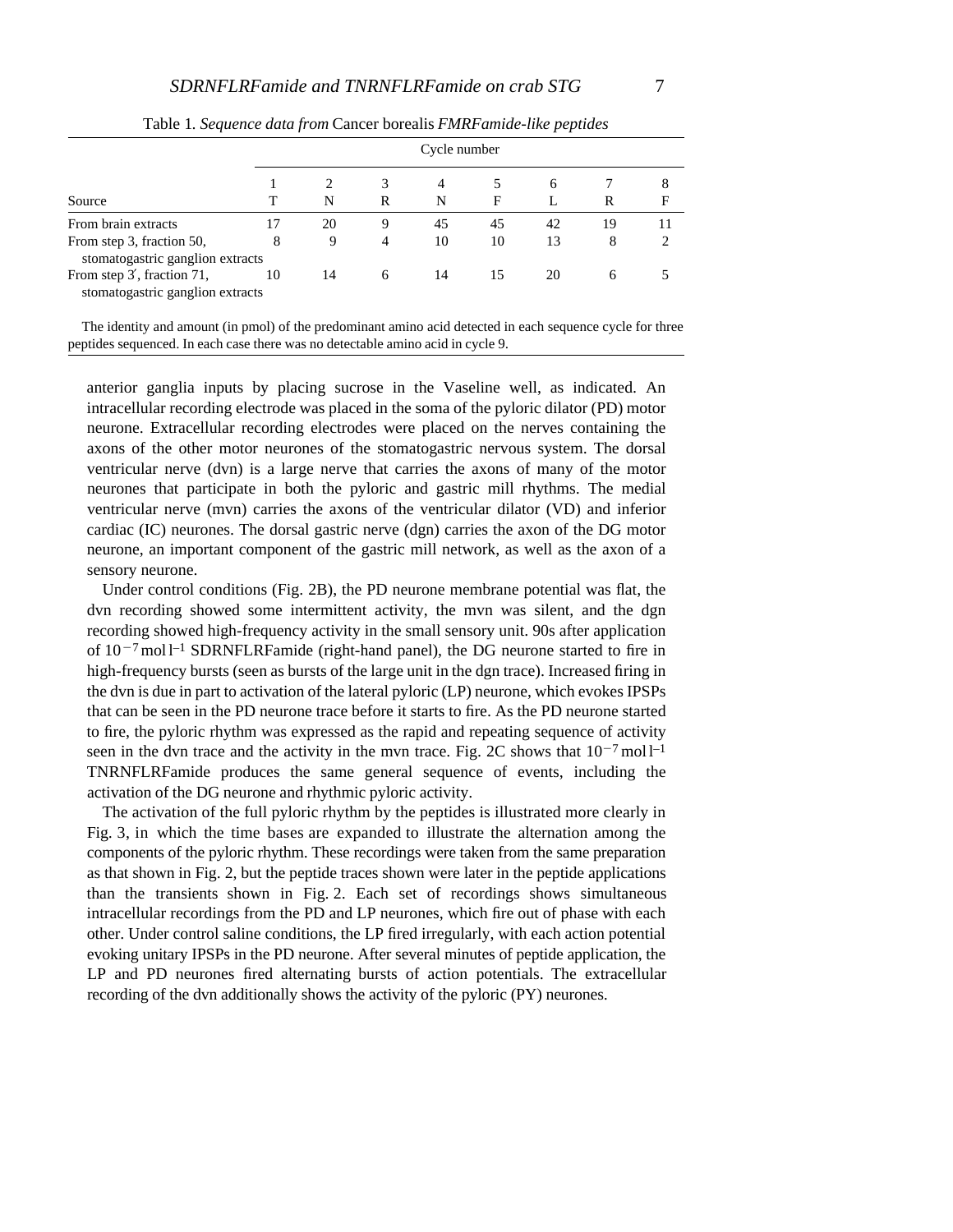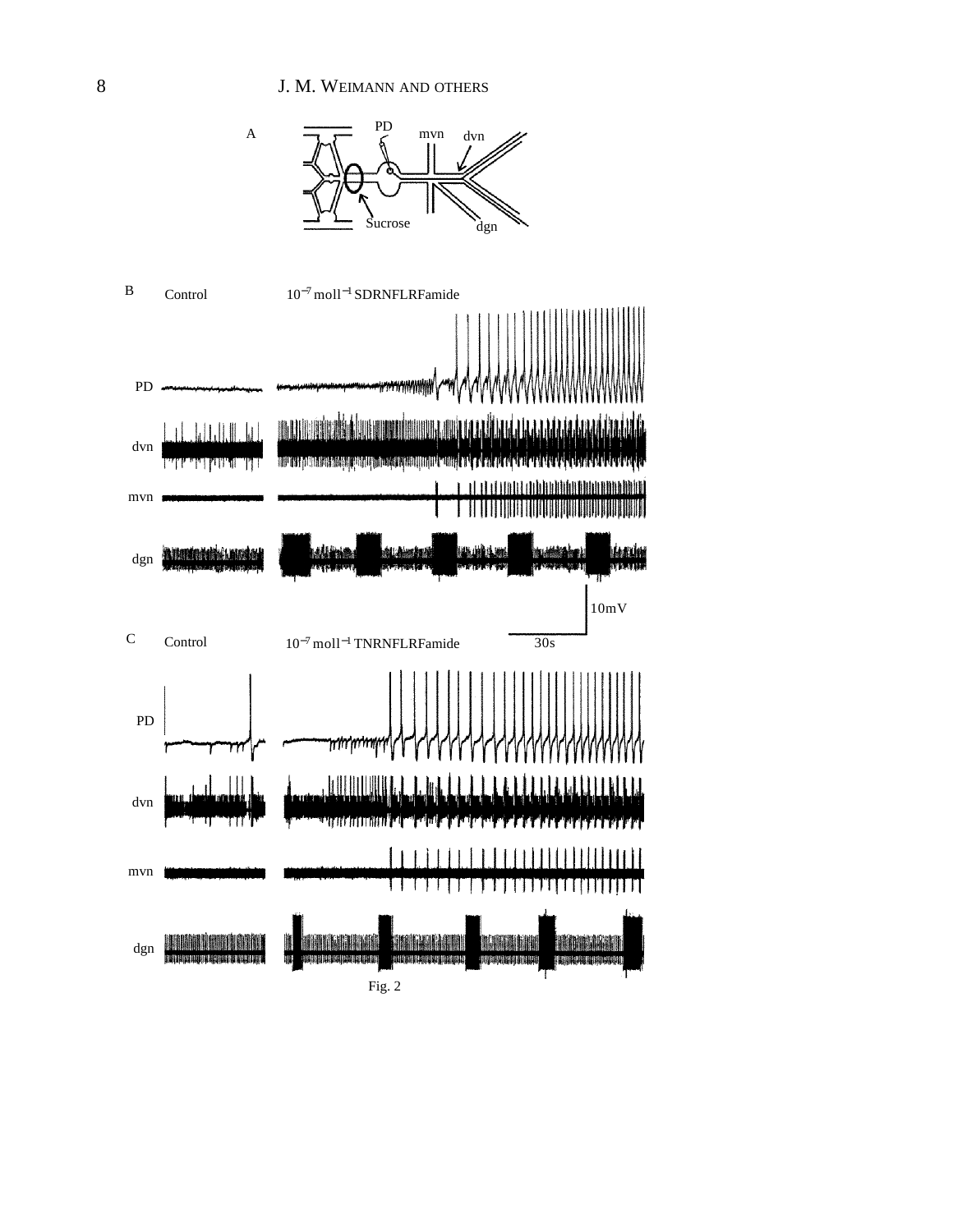In the preceding figures the stn was blocked, and no rhythmic activity was observed in the control situation. If the inputs from the other ganglia (paired CG and single OG) are left intact, a full pyloric rhythm oscillating at 1–2Hz is observed. Under these conditions, application of either peptide has relatively little effect on the pyloric rhythm, as measured by change in burst frequency, phase or burst duration or in the number of spikes per burst. Fig. 4 illustrates the state-dependence of SDRNFLRFamide's effects on the frequency of the pyloric rhythm. The diagonal line represents no frequency change resulting from the application of  $10^{-7}$  mol l<sup>-1</sup> SDRNFLRFamide. In preparations with starting pyloric frequencies greater than 1Hz, SDRNFLRFamide slowed the rhythm (filled circles below the line) or had little effect (open symbols near the line). In contrast, preparations that showed low initial frequencies (below 0.4Hz) were strongly activated by the peptide, as demonstrated by the points above the line in Fig. 4, and in the examples used in Figs 2 and 3.

The state-dependence of the peptide's actions described above makes it relatively difficult to generate dose–response curves, unless the preparation is relatively inactive before peptide application and activity returns to control levels during the washes between each application. However, in several experiments it was possible to generate full dose–response curves for the action of one or both peptides on the same preparation. The data from one of these is shown in Fig. 5. The sequence of peptide application started with the lowest concentration. There was a 45min wash between each application, during which the activity of the preparation returned to preapplication levels. The threshold concentration for any change in the activity of pyloric neurones was between  $10^{-12}$  mol l<sup>-1</sup> and  $10^{-11}$  mol l<sup>-1</sup>. At these low concentrations, some increases in firing rate of individual neurones were seen without activation of AB/PD rhythmicity (AB is the anterior burster neurone). As the concentrations were increased above  $10^{-11}$  mol  $l^{-1}$ , the pyloric frequency increased (Fig. 5), but never exceeded 1.4Hz. Because of the state-dependence of the change in frequency produced by both peptides, we were not able reliably to measure the dosedependence of TNRNFLRFamide and that of SDRNFLRFamide in the same preparation enough times to determine whether these peptides are significantly different in their action.

Measurement of the change in number of spikes per burst in individual neurones is sometimes a good indicator for the targets of peptide action. Table 2 shows the number of spikes per burst for the LP, IC and VD neurones. The IC and VD neurones showed a significant increase in the number of spikes per burst in the presence of  $10^{-7}$  mol l<sup>-1</sup> SDRNFLRFamide. This increase of a few spikes per burst may be a consequence of the increased pyloric frequency rather than of a direct action of the peptide on these neurones.

Fig. 2. (A) Schematic diagram of the experimental configuration. The stomatogastric ganglion (STG) was isolated by placing sucrose in a well around the stomatogastric nerve. (B) Simultaneous intracellular recordings from a PD neurone and extracellular recordings from the dorsal ventricular nerve (dvn), the medial ventricular nerve (mvn) and the dorsal gastric nerve (dgn) in control saline. Initiation of pyloric rhythm by SDRNFLRFamide. (C) Same as in B, in the presence of  $10^{-7}$  moll<sup>-1</sup> TNRNFLRFamide. The most hyperpolarized membrane potentials of the PD neurone were  $-63$ mV in B and  $-64$ mV in C.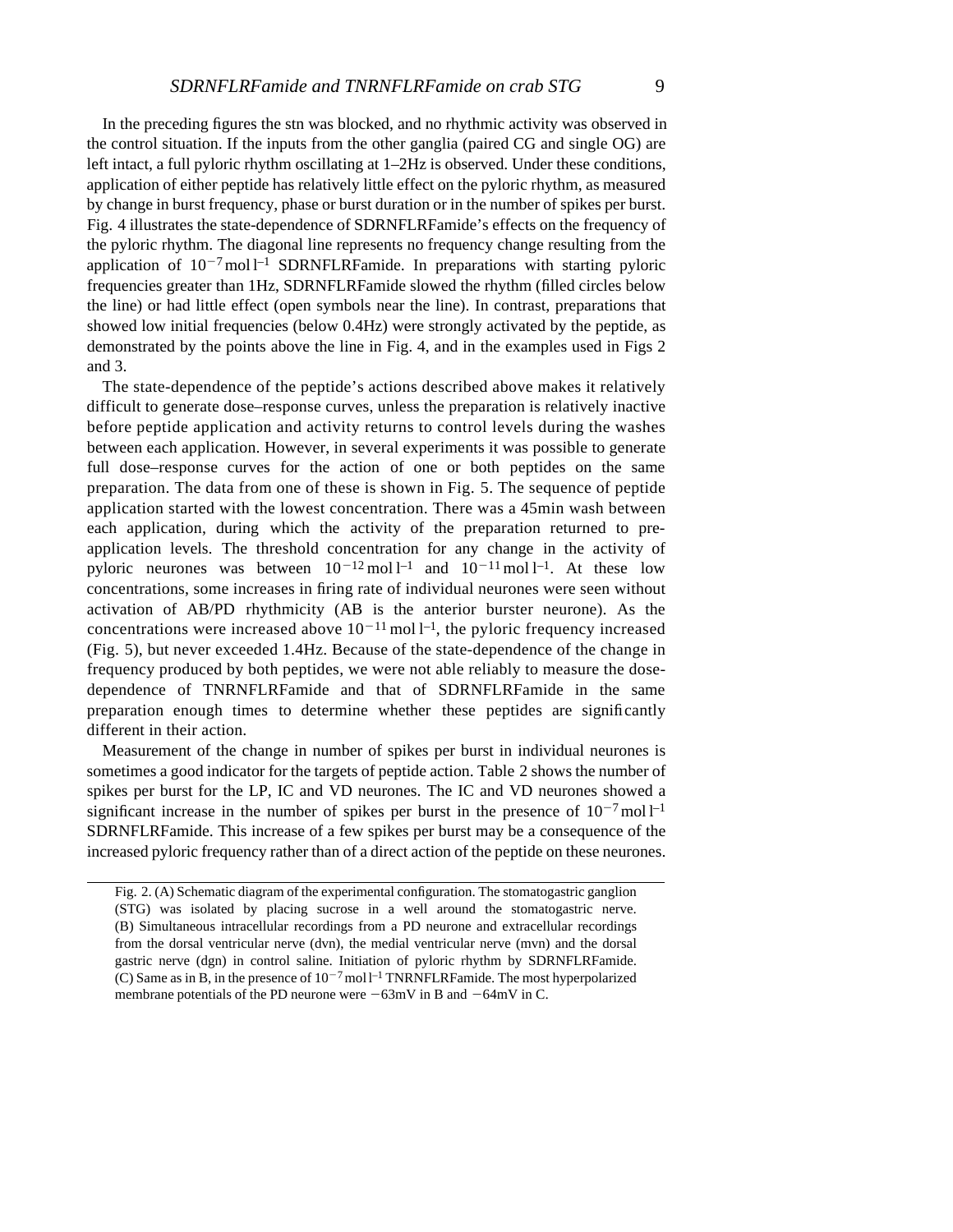Although many neuromodulators produce significant changes in the phase of the pyloric rhythm (Hooper and Marder, 1987; Flamm and Harris-Warrick, 1986*a*), SDRNFLRFamide and TNRNFLRFamide do not seem to alter the phase relationships of

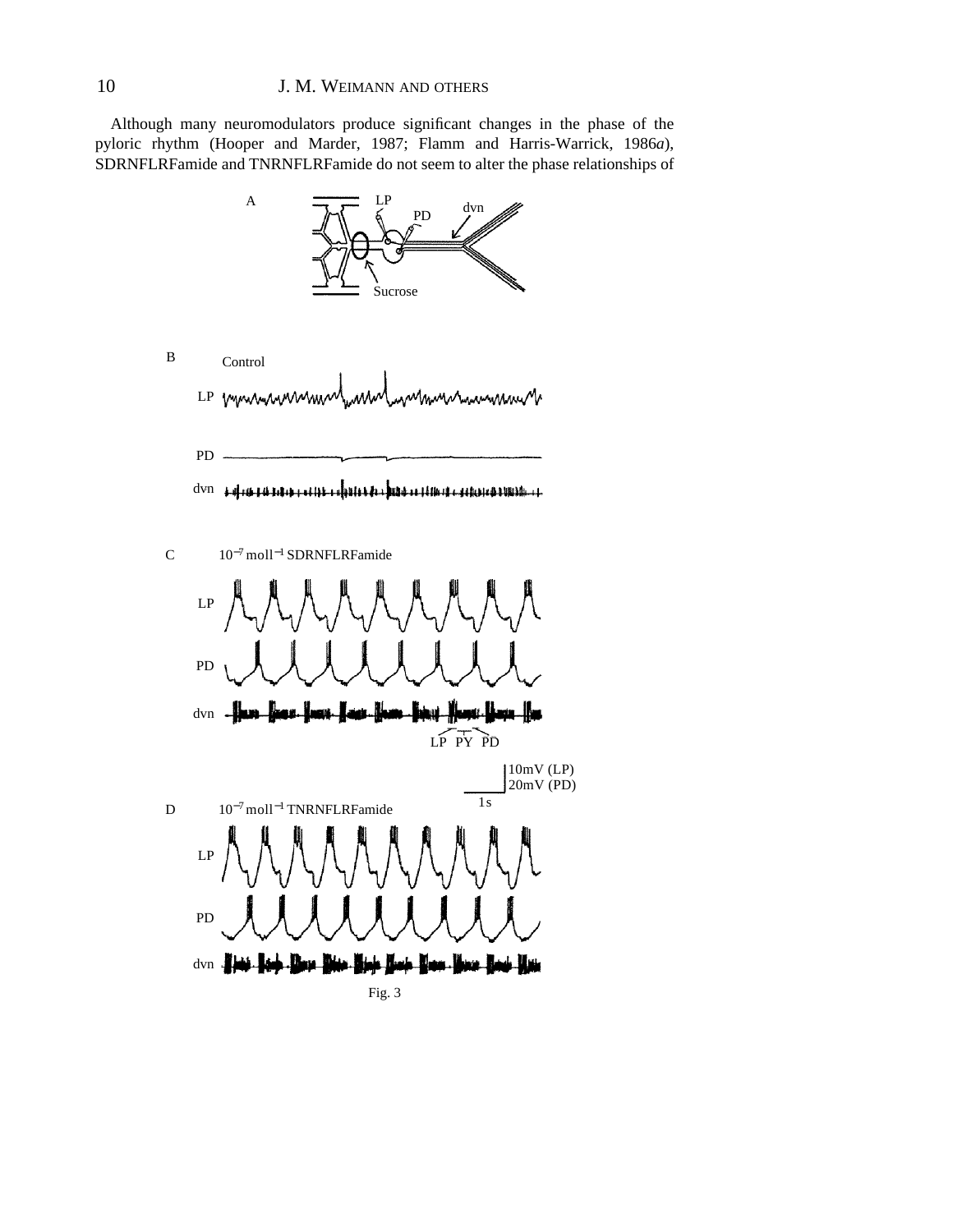

Fig. 4. State-dependence of the activation of the pyloric rhythm by  $10^{-7}$  moll<sup>-1</sup> SDRNFLRFamide. Each point is the mean  $\pm$  s.D. for 10 bursts in the presence of peptide. The *x*-axis shows the frequency of the pyloric rhythm recorded in saline just prior to peptide application. The *y*-axis shows the frequency recorded in the presence of peptide. The straight line indicates an unchanged frequency following peptide application. Each control frequency was compared to its peptide frequency in a *t*-test for differences beween two means. *P* values are: filled circles *P*<0.001; open circles *P*<0.05; open squares *P*>0.05.

the neurones in existing pyloric rhythms significantly (Fig. 6). There are five phases to the pyloric rhythm. The cycle starts with the AB/PD burst followed by a short quiescent period, then the LP neurone and finally the PY neurones fire. The IC and VD neurones have variable phases in relation to the AB/PD:LP:PY phases. The IC neurone fires before or during the LP burst, whereas the VD neurone fires within the PY burst. Applications of the peptides do not drastically alter this phase relationship (Fig. 6). The average phases from 19 preparations with initial frequencies between 0.8 and 1.3Hz in control saline are plotted. These are the typical phase relationships of the PD, LP, PY, IC and VD neurones. The AB neurone fired in phase with the PD neurones. After application of  $10^{-7}$  mol l<sup>-1</sup> SDRNFLRFamide, the phase relationships of the pyloric neurones changed only slightly (Fig. 6B). The onset of the IC and VD bursts occurred earlier, resulting in a longer burst duration for these two neurones. However, none of the changes in the onset and offset times was statistically different from control values.

Fig. 3. Activation of pyloric activity. (A) Schematic diagram of the experimental configuration. (B) Simultaneous intracellular recordings from the LP and PD neurones and an extracellular recording from the dvn in control saline. (C) Activation of pyloric rhythmicity by SDRNFLRFamide. LP and PD fire in antiphase and the PY neurones fire after the LP. (D) Activation of the pyloric rhythm by TNRNFLRFamide. The most hyperpolarized points of membrane potential were: (B) PD,  $-50mV$ ; LP,  $-70mV$ ; (C) PD,  $-63mV$ ; LP,  $-75mV$ ; (D) PD,  $-64mV$ ; LP,  $-80mV$ .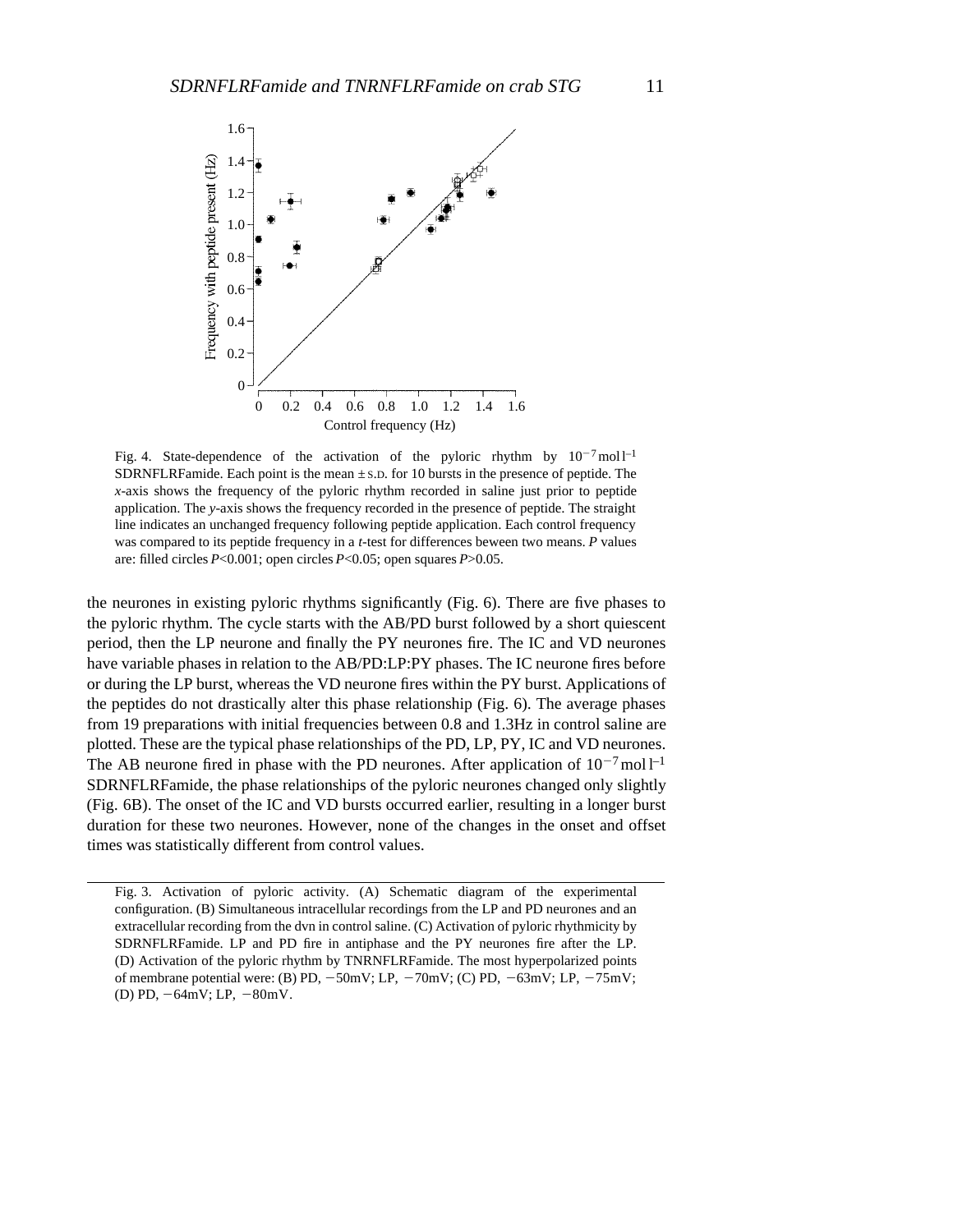

Fig. 5. Dose–response curve from one experiment showing the pyloric frequency (mean ± S.D. of 10 bursts) as a function of SDRNFLRFamide (triangles) and TNRNFLRFamide (circle) concentration.

### *Activation of the gastric rhythm by SDRNFLRFamide and TNRNFLRFamide*

When TNRNFLRFamide and SDRNFLRFamide are applied to preparations in which the inputs from anterior ganglia are intact, gastric rhythms are often initiated (37 out of 49 preparations) (Fig. 7). In the experiment shown in Fig. 7, the DG neurone (monitored in the dgn) was bursting weakly in control conditions, but the other gastric elements were not rhythmically active. The VD and IC neurones were firing in pyloric time (Fig. 7B). After application of  $10^{-7}$ mol l<sup>-1</sup> SDRNFLRFamide (Fig. 7C), the DG neurone started firing more intense and high-frequency bursts, and the lateral gastric (LG) and gastric mill (GM) neurones fired in antiphase with the DG neurone. SDRNFLRFamide also increased the frequency of the pyloric rhythm (see mvn trace). However, note that the activity patterns of the VD and IC neurones show not only fast bursts timed to the pyloric rhythm but also a slower rhythm, in time with the gastric rhythm. In fact, the VD neurone stopped firing entirely during the LG burst, and fired during the DG burst with pyloric-timed interruptions.

|                                               |               | $10^{-7}$ mol $1^{-1}$ |  |
|-----------------------------------------------|---------------|------------------------|--|
|                                               | Control       | <b>SDRNFLRFamide</b>   |  |
| LP                                            | $5.8 \pm 0.7$ | $7.2 \pm 0.7$          |  |
| IC                                            | $2.3 \pm 0.4$ | $3.7 \pm 0.4*$         |  |
| VD                                            | $0.6 \pm 0.2$ | $2.1 + 0.3**$          |  |
| $N=13$ ; *P<0.05; **P<0.01; Student's t-test. |               |                        |  |
| Values are mean $\pm$ s.E.M.                  |               |                        |  |

Table 2. *The number of spikes per burst for LP, IC and VD neurones*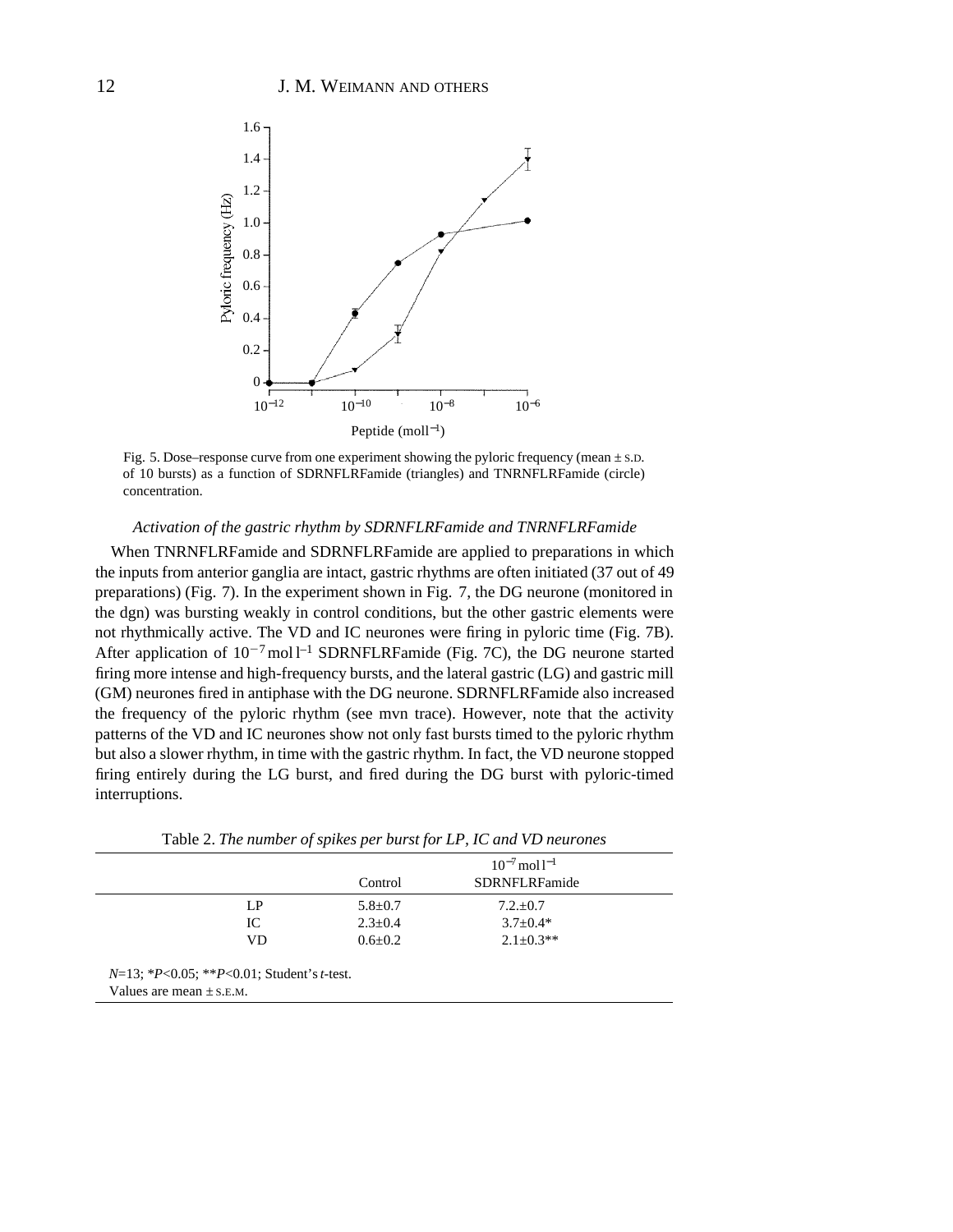The characteristic firing phases of the SDRNFLRFamide-evoked and TNRNFLRFamide-evoked gastric rhythms are illustrated in Fig. 8, which pools data from 19 preparations. Once again, note that the VD and IC neurones show periods of activity at specific gastric phases, but that they retain their phase relationships within the pyloric rhythm during the time that they are active.

# *Gastric rhythms activated by co-application of muscarinic agonists and peptides*

Although SDRNFLRFamide and TNRNFLRFamide often initiated full and robust gastric rhythms, peptide application sometimes activated the DG neurone without full gastric activity in all the remaining neurones. However, co-application of  $10^{-7}$  mol l<sup>-1</sup> SDRNFLRFamide or TNRNFLRFamide with a low concentration  $(10^{-6} \text{mol}^{-1})$  of the muscarinic agonist pilocarpine produced robust gastric rhythms in 21 out of 25 preparations. Moreover, the gastric rhythms expressed in these cases tended to be more regular than those elicited by either peptide alone. The reliable activation caused by coapplication of these agents allows us to describe in full the pattern of the gastric rhythm in crabs (Fig. 9).

In control saline (not shown) PD, VD, IC, interneurone 1 (INT1) and medial gastric



Fig. 6. (A) The effect of  $10^{-7}$  moll<sup>-1</sup> SDRNFLRFamide on the phase of the neurones in the pyloric rhythm. 0 phase is the start of the PD neurone burst. Cycle period is the time between the onset of two successive PD bursts. Other phases were calculated as the time to the onset and termination of the neurone's activity divided by the cycle period. These data are means  $\pm$ S.D. from 19 preparations with existing pyloric activity in control saline. Two cycles of activity are plotted. The onset and offset of spiking in each neurone showed no significant difference between the control value and the value during peptide application (Student's *t*-test, *P*>0.05).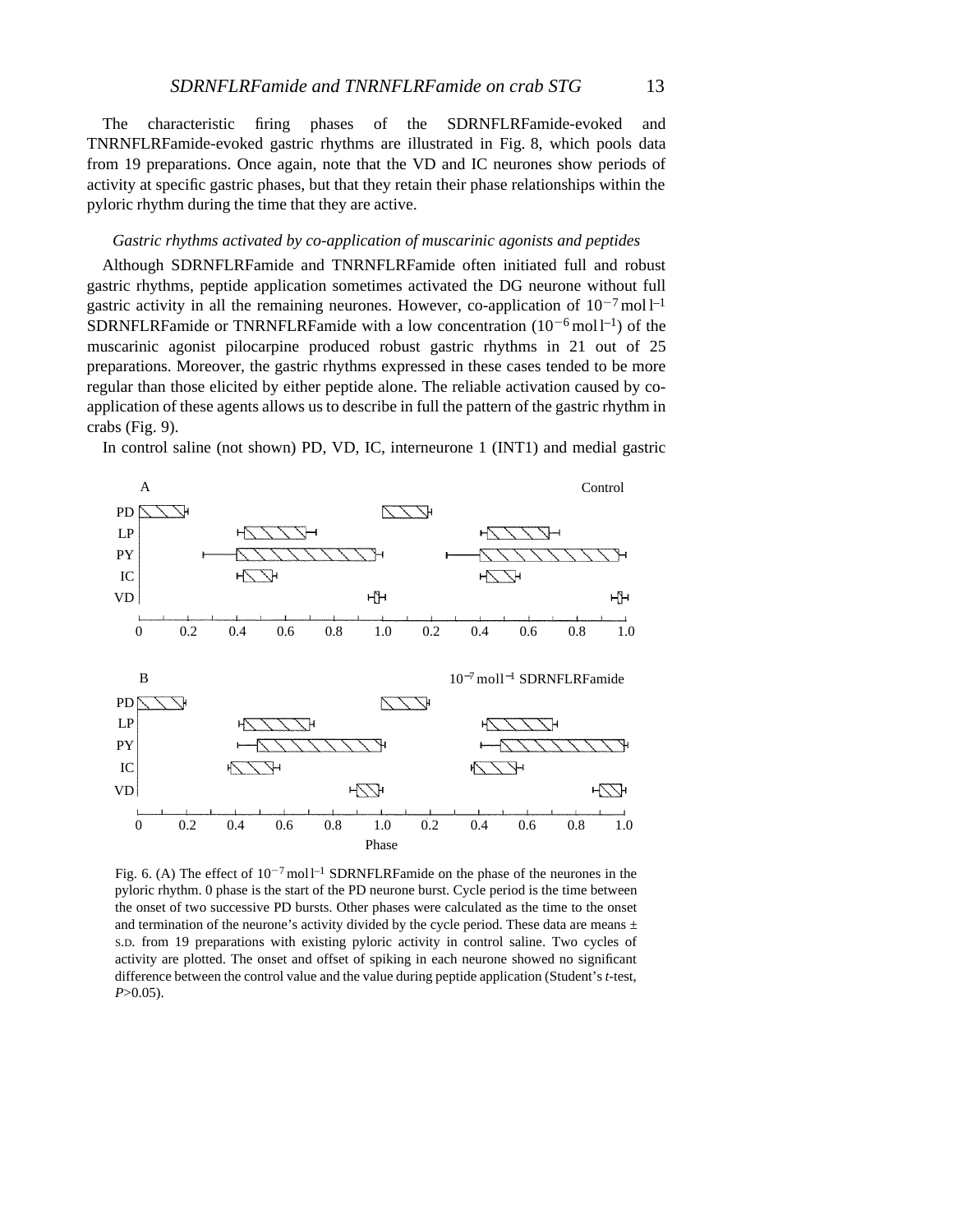(MG) neurones were firing in pyloric time while LG, GM and DG were silent. Application of SDRNFLRFamide  $(10^{-7} \text{mol}^{-1})$  and pilocarpine  $(10^{-6} \text{mol}^{-1})$  initiated gastric activity in which INT1, MG, VD and IC fired in gastric-timed bursts (Fig. 9). The



Fig. 7. Activation of the gastric network by SDRNFLRFamide. (A) Schematic drawing of the experimental preparation showing the unblocked stn. (B) In control saline, DG fired periodically (large unit in dgn trace) and a pyloric rhythm was evident (seen in the mvn trace). (C) After application of  $10^{-7}$  moll<sup>-1</sup> SDRNFLRFamide, a gastric rhythm emerged. The gastric rhythm is seen as the rhythmic alternation of the DG, GM and LG neurones. lgn, lateral gastric nerve.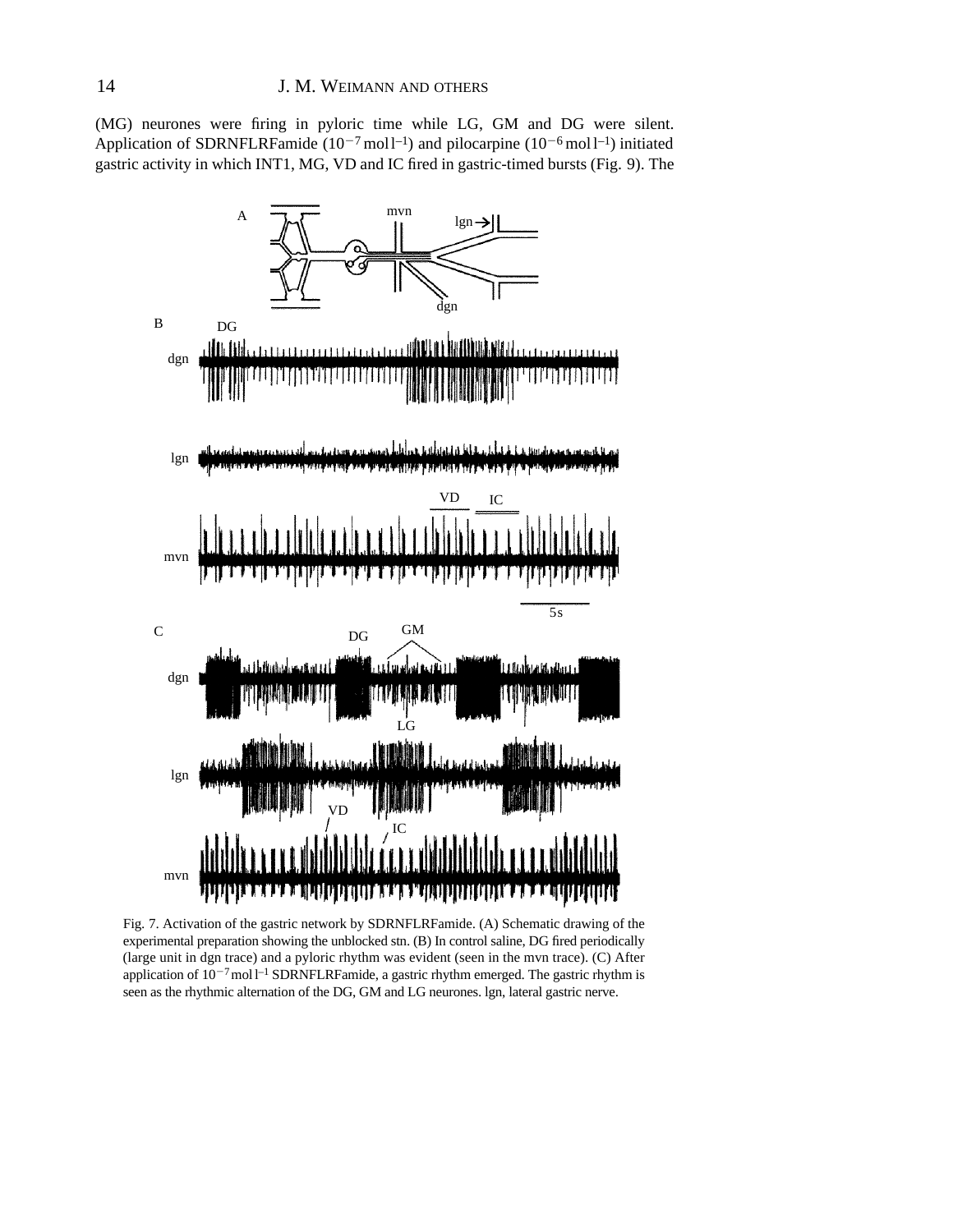pyloric rhythm, as monitored by PD, was not altered significantly. In this experiment, MG was firing pyloric bursts that increased in spike intensity from the beginning of the DG burst into the initial phase of the LG burst. It is clear, in this case, that the individual bursts were in pyloric time, but the pattern shows an overall gastric envelope. The IC neurone also showed this pyloric activity with increased firing rate within a gastric envelope. In this example, the IC neurone produced a double burst in the gastric cycle (see figure legend).

### *Peptide activation of plateau and oscillatory properties of the DG neurone*

The DG neurone plays a critical role in the gastric rhythm. The activation of bursting and plateau properties in the DG neurone by TNRNFLRFamide and SDRNFLRFamide appears to play a significant role in the activation of the gastric rhythm. SDRNFLRFamide and TNRNFLRFamide enhance the ability of the DG neurone to generate plateau potentials (Fig. 10). In this preparation, the STG was isolated from



Fig. 8. Phase plots of peptide-activated gastric activity. (A) In control saline with the stn intact, most of the gastric neurones are silent and VD and IC burst in pyloric time (hatched). In 6/19 preparations, the DG was spontaneously active (solid bar). (B) After bath application of SDRNFLRFamide  $(10^{-7} \text{mol}^{-1})$ , gastric activity was initiated. The VD and IC neurones fire within a gastric envelope but also maintain their pyloric activity within the gastric envelope. Error bars are standard deviations about the mean.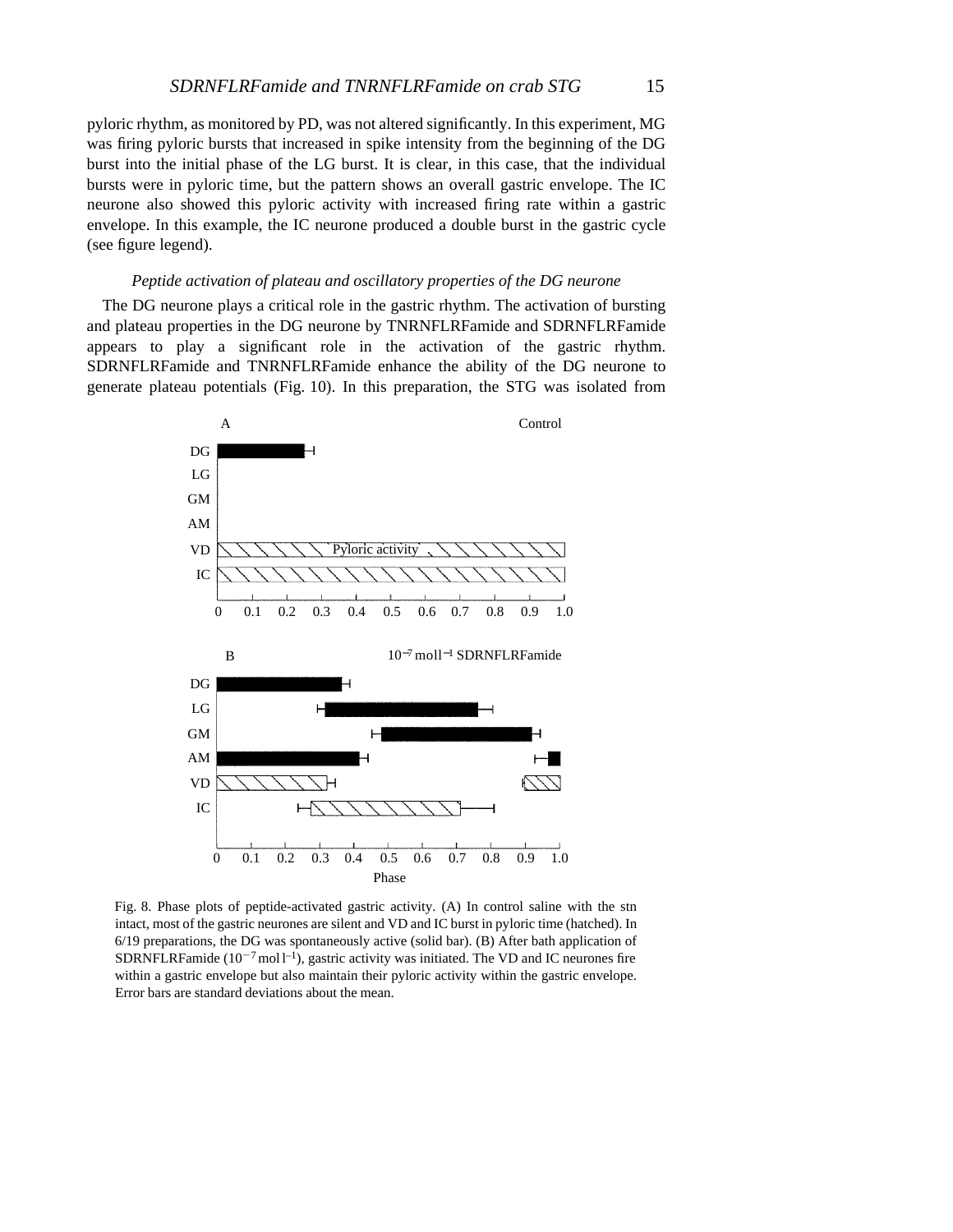inputs by blocking impulse traffic in the stn with sucrose. In control saline, when the DG neurone was depolarized it fired action potentials only during the time of the injected current (Fig. 10A). After TNRNFLRFamide  $(10^{-7} \text{mol l}^{-1})$  had been applied to the STG,



Fig. 9. Simultaneous intracellular recordings from the PD, INT1, LG and GM neurones and extracellular recordings from the dgn, lgn and mvn show activity patterns of the gastric rhythm. The preparation was bathed in  $10^{-7}$  moll<sup>-1</sup> SDRNFLRFamide and  $10^{-6}$  moll<sup>-1</sup> pilocarpine. In this example, LG, GMs and DG fired in a gastric-like pattern only while INT1, MG, VD and IC fired pyloric bursts within a gastric envelope. The MG produces the smaller spikes under the bracket. VD is inhibited during the LG burst, whereas IC produces double bursts, first at the end of the VD burst and again at the end of the LG burst. These recordings show patterns of activity representative of those seen in 35 preparations in which SDRNFLRFamide and pilocarpine were co-applied. The most hyperpolarized point of the membrane potentials were: PD, -62mV; INT1, -51mV; LG, -58mV; GM, -68mV.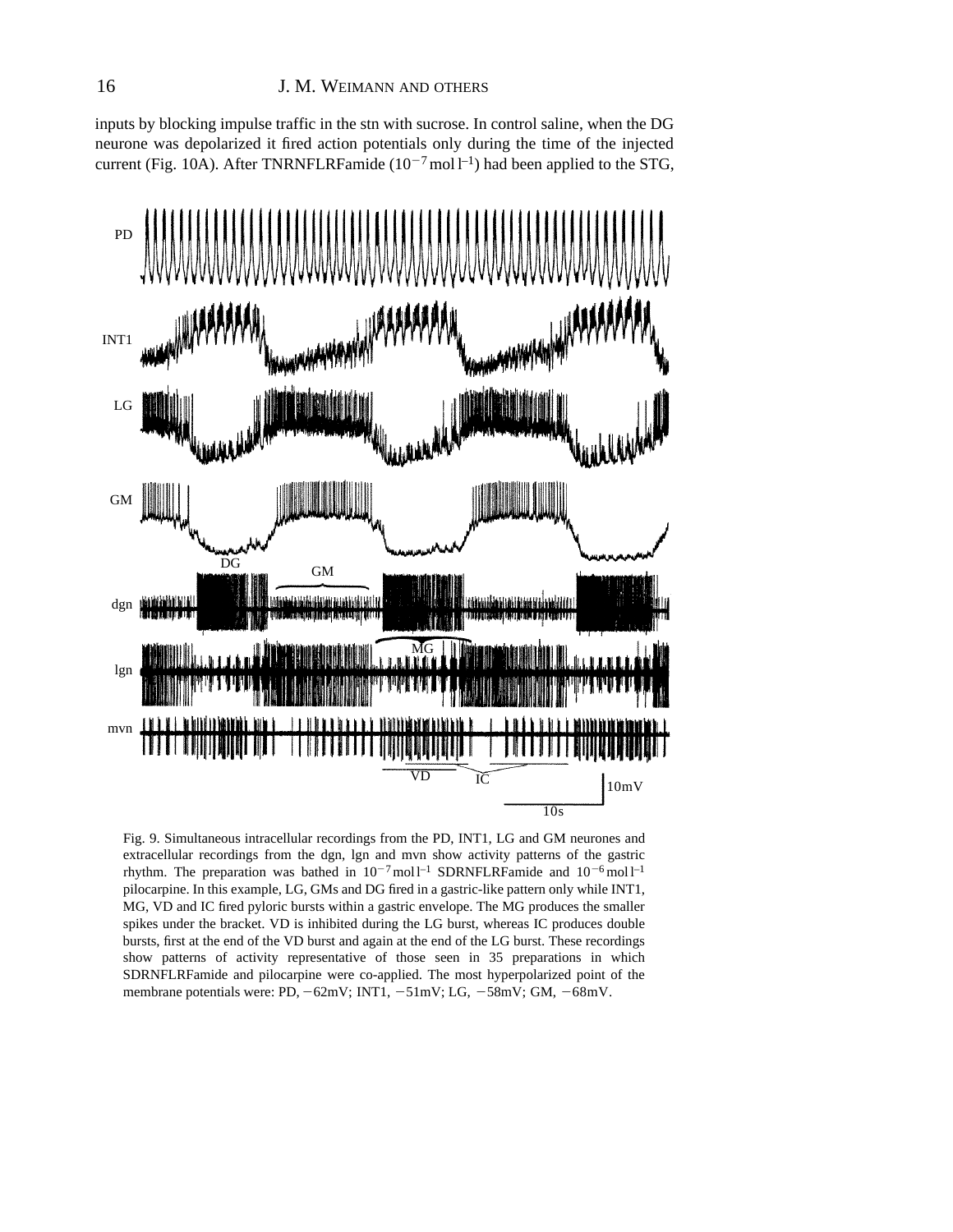the DG neurone started to generate irregular bursts of action potentials (Fig. 10C). The depolarized phase of these plateaux could be prematurely terminated by short pulses of hyperpolarizing current (Fig. 10B), as is typical for plateau potentials. Short pulses of depolarizing current triggered sustained depolarized plateaux that outlasted the depolarizing pulse (Fig. 10B). Several minutes after the peptide has been removed from the bath, these plateau potentials could no longer be elicited (Fig. 10D).

In some experiments, TNRNFLRFamide or SDRNFLRFamide appeared to cause the DG neurone to develop properties characteristic of a true oscillator. Fig. 11 illustrates the behaviour of a DG neurone in  $10^{-7}$  mol l<sup>-1</sup> TNRNFLRFamide as a function of the amount of injected current. The inset in Fig. 11 is a plot of the period of the stable bursts that were seen 1–2min after the current had been applied as a function of the injected current. Between imposed depolarizations, the neurone recovered to its baseline activity pattern. Without injected current (0nA), the period of the DG burst was 43s (see inset). Injection of 0.2nA of current caused the DG neurone to produce a burst of action potentials followed by irregularly timed bursts for the next 3min. The oscillations then stabilized into a regular burst pattern with a period of 26s. Injection of 0.3 nA of current caused the DG neurone to fire and burst irregularly for approximately 4 5 s before regular bursting, with a period of 20s, began. Depolarizing the DG neurone with 0.4nA of current brought the membrane potential to  $-39 \text{ mV}$ , which is only a few millivolts more depolarized than in the previous cases (as measured in the soma). This depolarization caused sustained high-frequency firing with only two slight oscillations



Fig. 10. TNRNFLRFamide  $(10^{-7} \text{mol l}^{-1})$  activates plateau potentials in the DG neurone. The stn was blocked with sucrose. (A) In control saline, depolarizing current pulses (*I*) do not evoke plateau potentials. (B) Depolarizing current pulses of the same amplitude as in A can initiate plateaux that outlast the pulse and are terminated by short hyperpolarizing pulses. (C) Spontaneous plateaux recorded in the presence of TNRNFLRFamide. (D) After a wash, depolarizing current pulses no longer elicit plateaux. Resting potential,  $-62mV$ .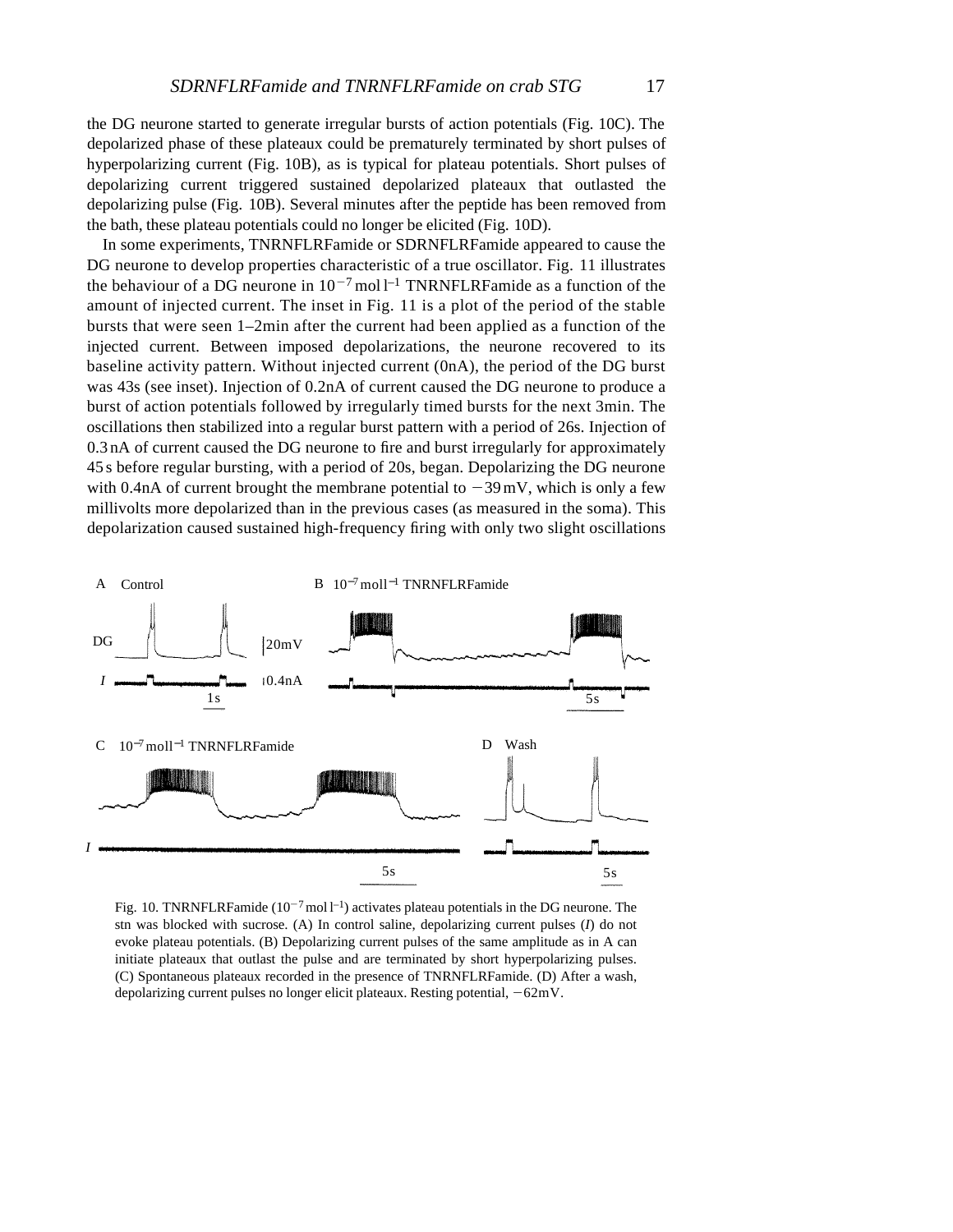(barely visible at this sweep speed). After 2min, a regular burst pattern with a period of 18 s emerged.

These experiments demonstrate that SDRNFLRFamide and TNRNFLRFamide not



Fig. 11. The effect of membrane potential on the period of spontaneous DG bursts of a preparation bathed in  $10^{-7}$  mol  $1^{-1}$  TNRNFLRFamide. The inset shows the resultant period (mean ± S.D.) of the DG with respect to the amount of current injected (*I*) into the soma. The stn was blocked with sucrose. Interburst membrane potential,  $-62mV$ .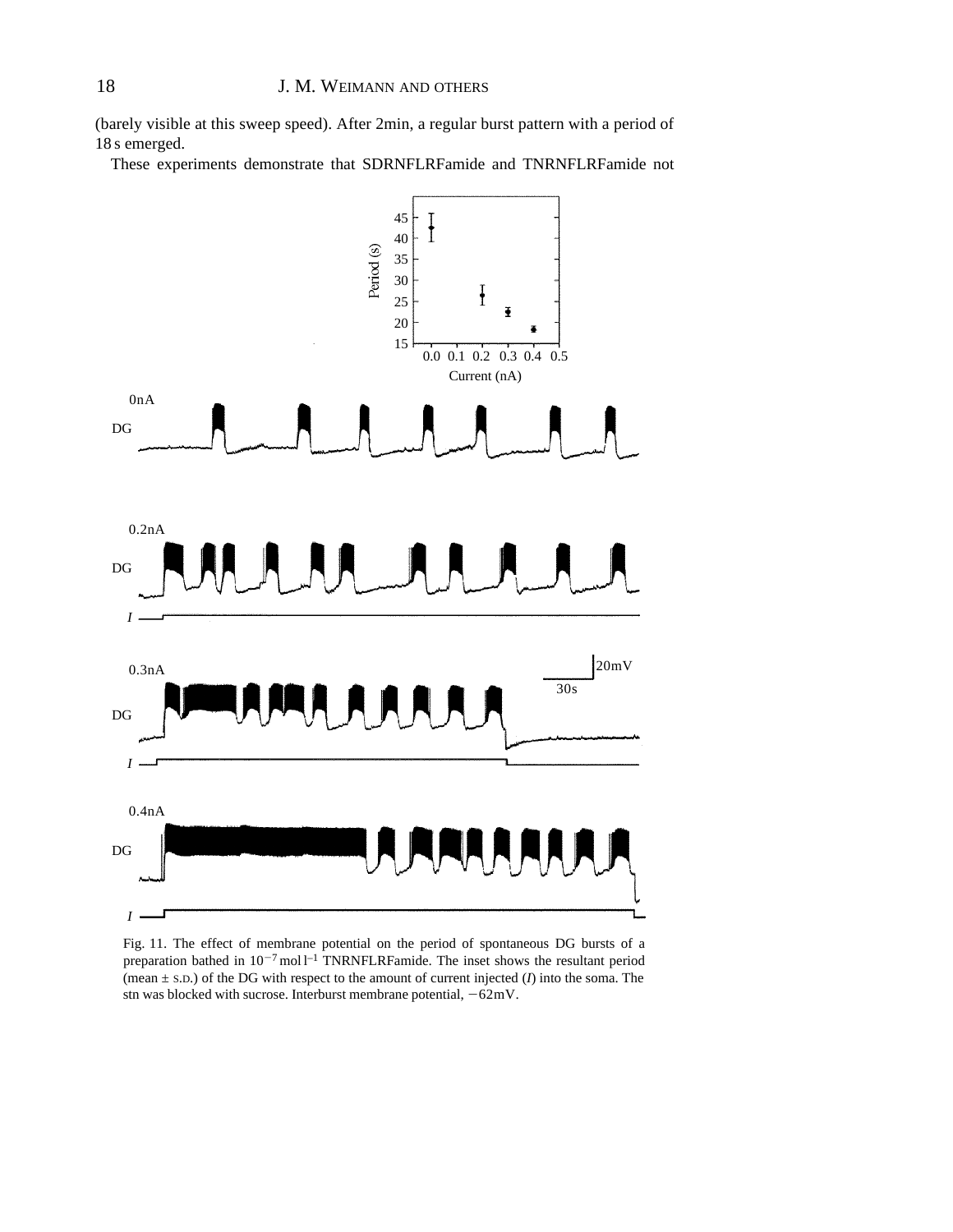only induce plateau potentials in the DG neurone but also activate membrane currents that are sensitive to potential.

## *Control of neuronal switching in the STG*

Many neurones in the STG spontaneously switch from a gastric activity pattern to a pyloric pattern and *vice versa*. Bath applications of SDRNFLRFamide and TNRNFLRFamide allowed experimental control of pyloric/gastric switching (Fig. 12). In control saline (Fig. 12A) (anterior inputs intact), two 'gastric' neurones, the lateral posterior gastric (LPG) and INT1, were firing in time with the pyloric rhythm, while LG was inhibited in pyloric time. The DG neurone (bursts in dgn trace) was the only neurone firing in gastric time. Five minutes after the application of  $10^{-7}$  mol l<sup>-1</sup> SDRNFLRFamide and  $10^{-6}$  mol  $l^{-1}$  pilocarpine (Fig. 12B), the intensity and duration of the gastric bursts were increased. Note that the LG now fired in a 'hybrid pattern' and that INT1 activity was inhibited by each gastric-timed LG burst. Ten minutes later (Fig. 12C), a strong gastric rhythm was evident. Note that LG had lost its pyloric-timed activity. INT1 retained its pyloric-timed modulation, but fired in alternation with LG. The LPG neurone retained its pyloric-timed pattern. In summary, INT1 and LG have switched from pyloric-timed to gastric-timed activity in this modulatory environment.

### **Discussion**

### *TNRNFLRFamide and SDRNFLRFamide*

Since the first discovery of FMRFamide-like peptides in molluscs (Price and Greenberg, 1977), a large number of related peptides have been purified from many different phyla (Evans *et al.* 1991; Cottrell, 1989; Cowden *et al.* 1989; Dockray *et al.* 1983; Grimmelikhuijzen *et al.* 1988; Kingan *et al.* 1990; Krajniak and Price, 1990; Price *et al.* 1987; Robb *et al.* 1989; Trimmer *et al.* 1987), and the genes encoding some of these peptides have been sequenced (Nambu *et al.* 1988; Rosoff *et al.* 1992; Linacre *et al.* 1990; Schaefer *et al.* 1985; Schneider and Taghert, 1988; Taghert and Schneider, 1990; Taussig and Scheller, 1986). Trimmer *et al.* (1987) purified and sequenced two of the FMRFamide-like peptides present in extracts of the nervous system of the lobster *Homarus americanus*. These peptides are extended forms of FLRFamide: TNRNFLRFamide and SDRNFLRFamide. In this paper we show that TNRNFLRFamide and an SDRNFLRFamide-like peptide are present in the stomatogastric nervous system of the crab *Cancer borealis*. Although Trimmer *et al.* (1987) focused their attention on the two fractions that they eventually established were TNRNFLRFamide and SDRNFLRFamide, in their initial work they saw additional FMRFamide-like immunoreactive fractions that they did not fully purify or sequence. Likewise, our chromatograms show several additional peaks that were immunoreactive, leading us to conclude that there are almost certainly other FMRFamide-like peptides in the crab nervous system that may play important biological roles. Presumably, the identity of the full FMRFamide-like family of these peptides in these crustacean species will come with the cloning and sequencing of their genes.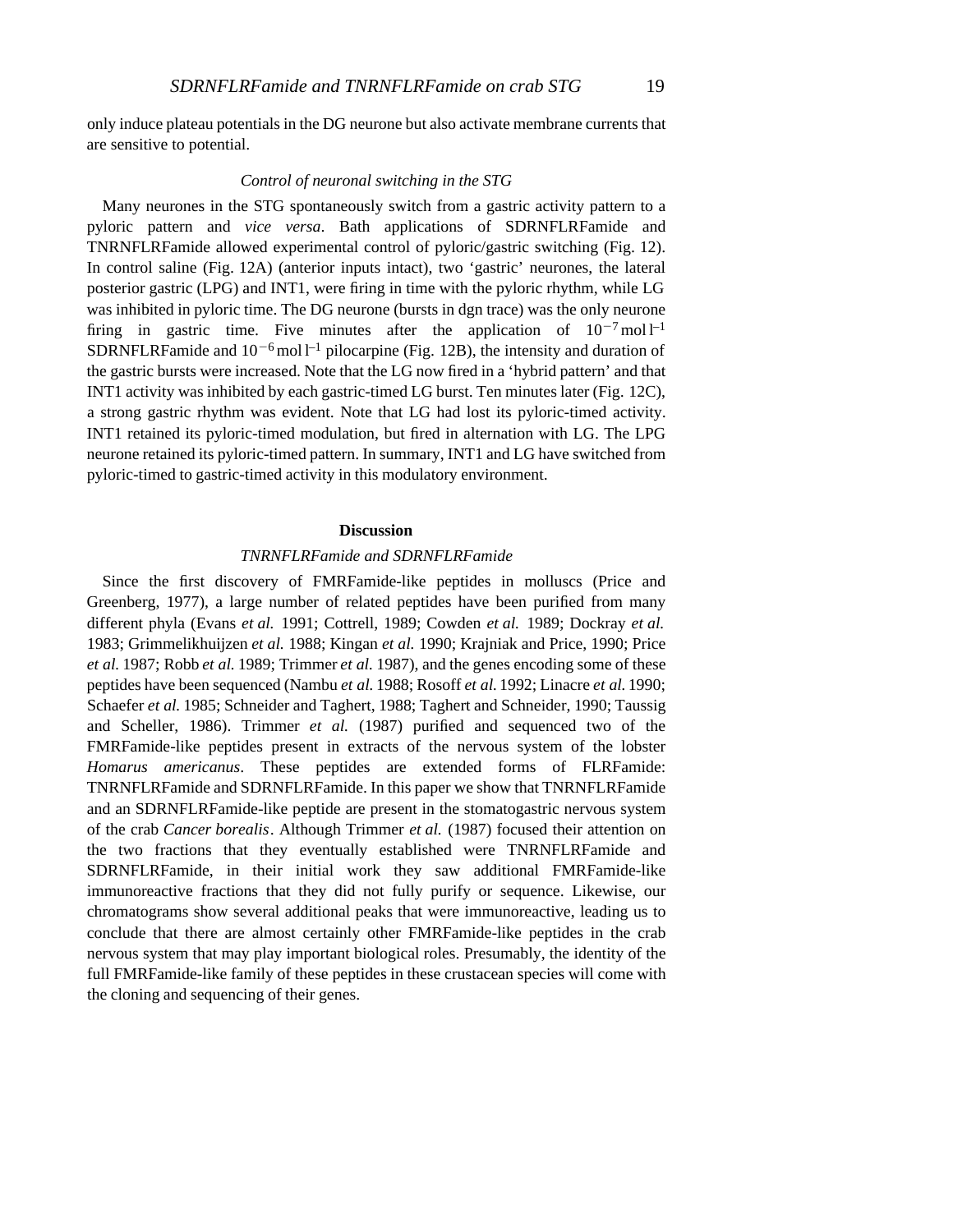

Fig. 12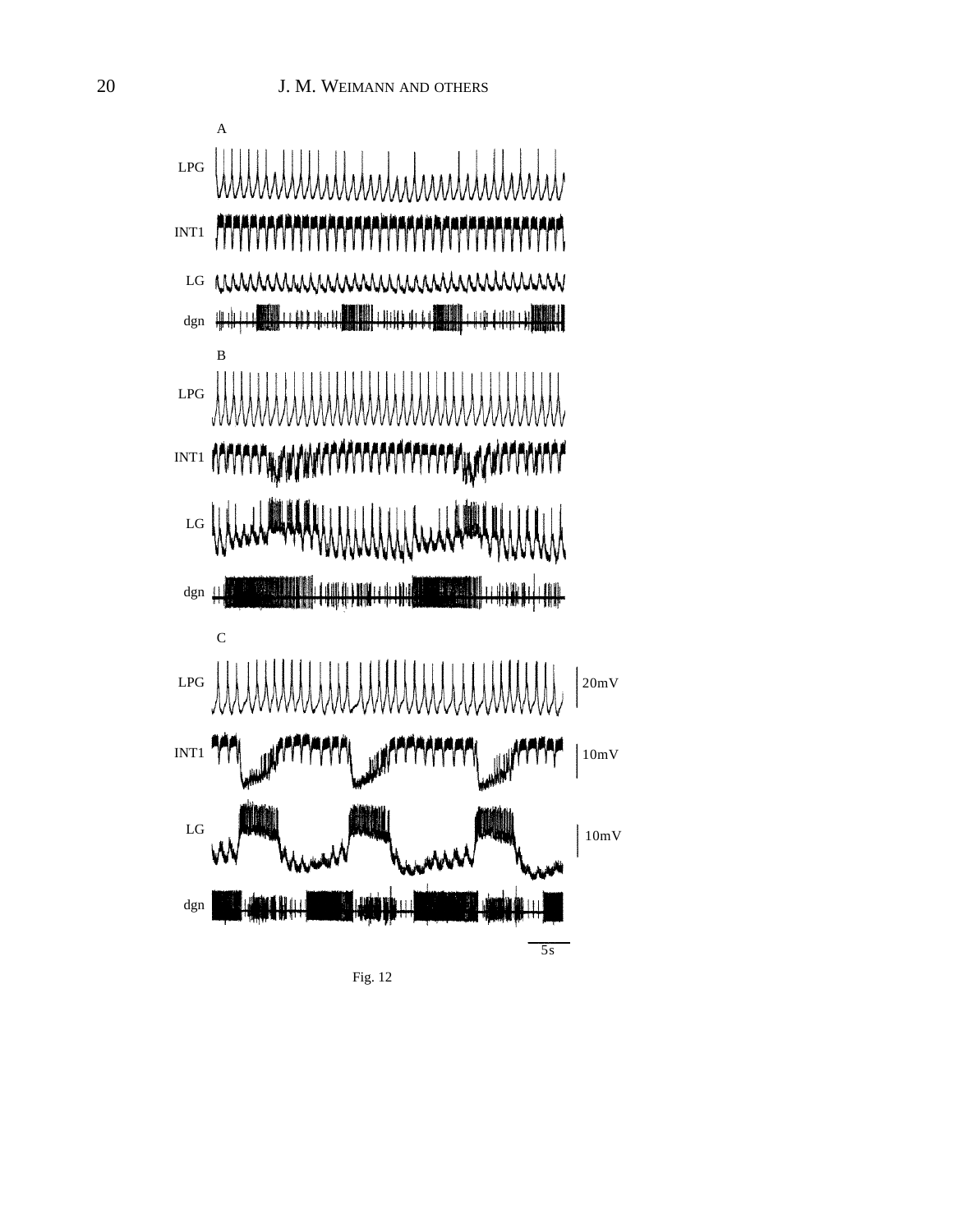In many cases, the first indication of the presence of a peptide in a region of the nervous system comes from the use of antibody raised against a peptide isolated from a different species, or even a different phylum. In the case of the stomatogastric nervous system, immunocytochemical results indicated the presence of one or more FMRFamide-like peptides (Hooper and Marder, 1984; Marder and Hooper, 1985), although the peptide against which the antibody had been raised was only a poor agonist in physiological studies. Indeed, it was only after Trimmer *et al.* (1987) had provided the sequence in a closely related species that reliable physiological effects at reasonably low concentrations (this paper) were seen. Not surprisingly, when we used antibodies raised against arthropod peptides, such as proctolin, RPCH and crustacean cardioactive peptide (CCAP), to demonstrate the presence of a peptide in the stomatogastric nervous system, these peptides were also good agonists (Hooper and Marder, 1984; Marder *et al.* 1986; Nusbaum and Marder, 1988; Weimann *et al.* 1992). In contrast, antibodies raised against peptides from phylogenetically distant species have sometimes shown the presence of a peptide in the stomatogastric nervous system (Goldberg *et al.* 1988) that is probably quite different from the peptide that was used to raise the antibody, because that peptide does not elicit physiological responses.

In the experiments reported in this paper, we bath-applied SDRNFLRFamide and TNRNFLRFamide. These peptides are found in numerous neurosecretory structures in crustaceans (Kobierski *et al.* 1987) as well as in neural inputs that ramify throughout the neuropile of the STG, the CGs and in the stn. Therefore, these peptides could play hormonal roles in these animals. Additionally, there are sites of release in several places in which we expect that modulation of the motor patterns produced by the STG might occur. For example, the peptides are almost certainly released into the STG neuropile where they could influence not only the STG neurones but also the terminals of stomatogastric nerve axons (SNAXes, Nusbaum *et al.* 1992). Additionally, the peptides could influence SNAX activity in the stn, or in the CGs, where some of the SNAXes originate.

### *Peptide activation of the pyloric rhythm*

TNRNFLRFamide and SDRNFLRFamide join a list of a large number of substances that can activate the pyloric rhythm in a relatively quiescent preparation. These include amines, other peptides and muscarinic agonists (Hooper and Marder, 1984; Flamm and Harris-Warrick, 1986*a*; Marder and Weimann, 1992). The pyloric rhythms expressed in the presence of SDRNFLRFamide and TNRNFLRFamide are relatively conventional;

Fig. 12. Modulatory control of pyloric/gastric switching. All panels show simultaneous intracellular recordings from the LGP, INT1 and LG neurones and an extracellular recording of the dgn showing DG activity. (A) Control saline; note that LPG and INT1 are firing in pyloric time, LG is being rhythmically inhibited in pyloric time and DG is firing weakly in gastric time. (B) 5min after application of  $10^{-7}$  mol l<sup>-1</sup> SDRNFLRFamide and  $10^{-6}$  mol l<sup>-1</sup> pilocarpine. Note the hybrid pattern of activity in which LG is firing in pyloric time with gastric modulation. (C) 15min after modulator application. The most hyperpolarized point of the membrane potentials were: LPG,  $-80$  mV; LG,  $-80$  mV; INT1,  $-40$  mV in A and  $-48$  mV in C.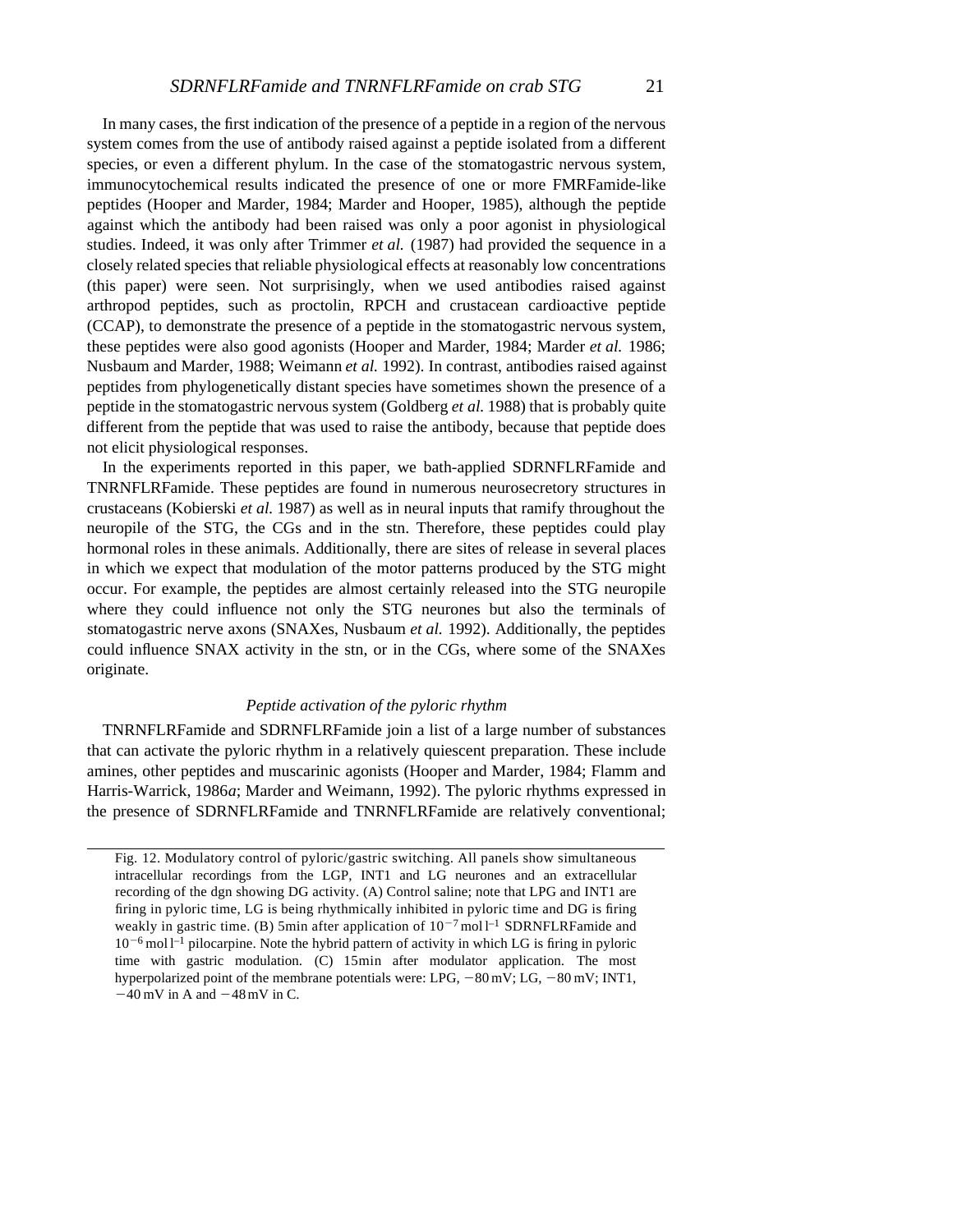# 22 J. M. WEIMANN AND OTHERS

that is, they do not show the major changes in relative phasing among the elements that are produced by many of the other modulatory substances, such as proctolin (Hooper and Marder, 1987), the amines (Flamm and Harris-Warrick, 1986*a*) or CCAP (Weimann *et al.* 1992).

The work we have done thus far does not provide many indications of which neurones within the pyloric network are likely to be direct targets of TNRNFLRFamide and SDRNFLRFamide. Pyloric network activation is often accomplished by direct activation of bursting in the anterior burster (AB) neurone (Flamm and Harris-Warrick, 1986*b*; Hooper and Marder, 1987; Marder and Meyrand, 1989), and the AB neurone is likely to be a direct target of peptide action. However, general excitation of many of the elements of the pyloric network or of SNAXes (Nusbaum *et al.* 1992) may also account for activation of the pyloric rhythm.

We were unable to detect any obvious difference between TNRNFLRFamide and SDRNFLRFamide in the physiological experiments reported here. This may indicate that the receptors involved require an extended RNFLRFamide peptide, and that, as long as that sequence is present, other changes are relatively unimportant. However, further structure–activity work would be required to determine this.

TNRNFLRFamide and SDRNFLRFamide had state-dependent actions on the pyloric rhythm, reminiscent of the actions of proctolin (Hooper and Marder, 1987; Nusbaum and Marder, 1989*a*,*b*). Proctolin also increases the pyloric rhythm when applied to inactive or slowly active preparations, and has little or no effect on pyloric rhythm frequency when applied to preparations with starting frequencies in the 1Hz range. In the case of proctolin, the state-dependence of the activation depends on both circuit (Hooper and Marder, 1987) and cellular mechanisms (Golowasch and Marder, 1992). To determine why TNRNFLRFamide and SDRNFLRFamide produce state-dependent activation of the pyloric rhythm it will be necessary to establish which neurones are directly activated by the peptides and the biophysical mechanisms underlying these effects.

### *Peptide activation of the gastric rhythm*

Although this paper is not intended as a comprehensive characterization of the crab gastric mill rhythm, it contains the first analysis of fictive gastric mill rhythms in *C. borealis.* TNRNFLRFamide and SDRNFLRFamide can activate gastric mill rhythms in many preparations of *C. borealis*. In those preparations in which the peptides alone fail to activate full gastric rhythms, the co-application of the peptides with low concentrations of muscarinic agonists is effective. Recent intracellular recordings from stomatogastric nerve input axons (Nusbaum *et al.* 1992) have demonstrated that some SNAXes are part of the pattern-generating circuitry of the gastric rhythm. Therefore, it is possible that both cholinergic and SDRNFLRFamide- or TNRNFLRFamide-containing inputs may be needed for full gastric activity.

TNRNFLRFamide and SDRNFLRFamide significantly modify the intrinsic membrane properties of the DG neurone. In the presence of the peptides, the DG expresses plateau properties and/or becomes a true oscillator. Other work (Katz and Harris-Warrick, 1990; Kiehn and Harris-Warrick, 1992*a*,*b*) showed that serotonin can also evoke these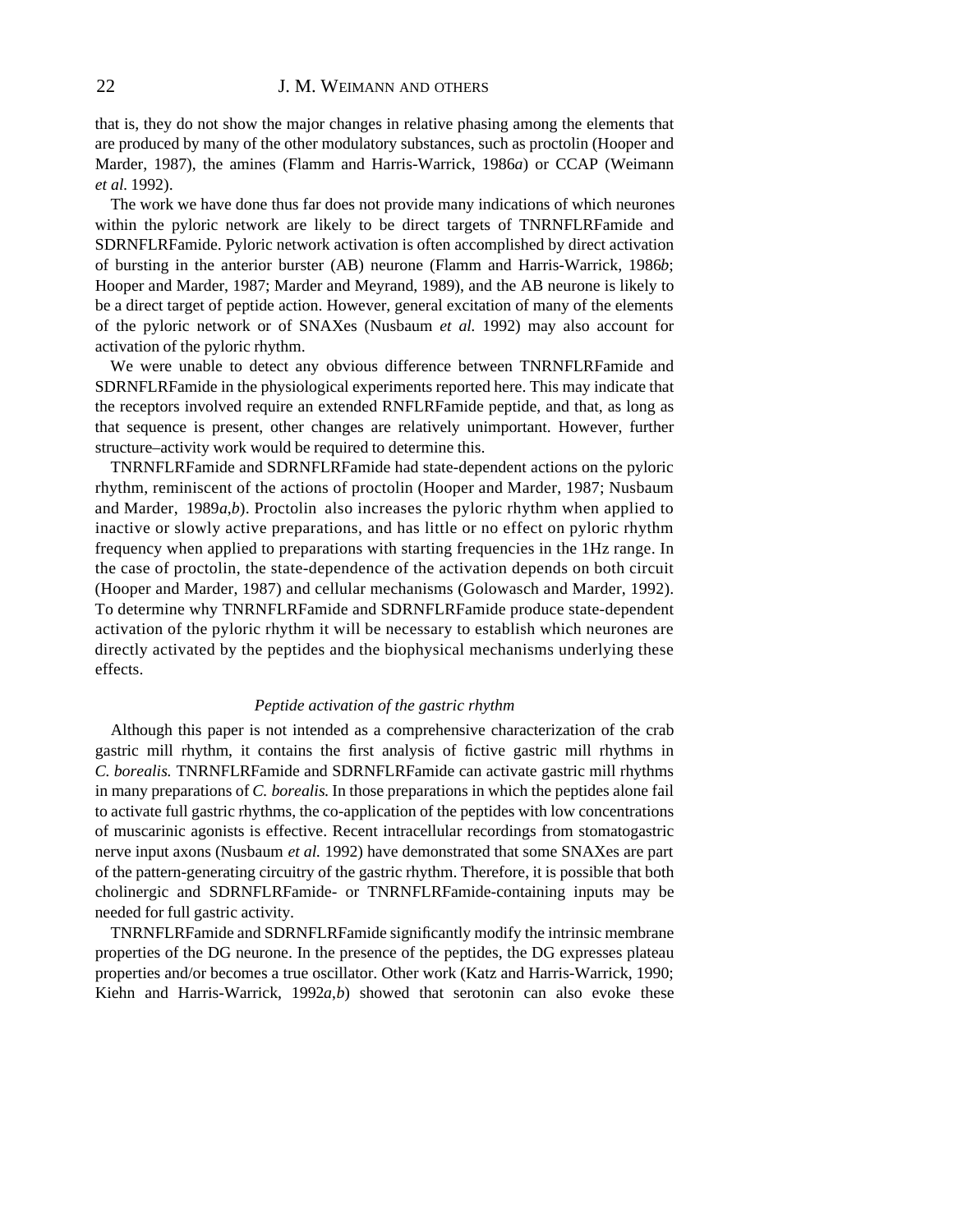properties in the *C. borealis* DG neurone, and Elson and Selverston (1992) found that muscarinic agonists activate plateau and bursting properties in the DG neurone of the lobster *Panulirus interruptus.* Kiehn and Harris-Warrick (1992*b*) suggest that the serotonin induction is produced by changes in the hyperpolarization-activated inward current  $I_h$  and in the Ca<sup>2+</sup>-activated K<sup>+</sup> current in the DG neurone. It will be interesting to determine whether the peptide actions on the DG neurone involve modulation of the same or different conductances.

The induction of plateau and oscillatory properties in the DG neurone is an important step in the activation of the full gastric rhythm. The activation of the DG neurone is almost always the first effect of the peptides; moreover, even in preparations in which the peptides do not fully activate a gastric rhythm, they almost always evoke gastric-timed bursts in the DG neurone.

### *Peptide-induced pyloric/gastric switching*

Previous work on the crab STG (Weimann *et al.* 1990, 1991; Marder and Weimann, 1992) demonstrated that many of the STG neurones could switch their patterns from pyloric-timed to gastric-timed activity. In this paper, we demonstrate that SDRNFLRFamide and TNRNFLRFamide can be used to produce these switches and, therefore, it is now possible to study experimentally the changes in the neurones and the circuit that are responsible for these switches. One of the aims of our future work will be to understand the cellular mechanisms that allow INT1, LG, MG, etc. to fire in pyloric time in control saline and then to fire in gastric time in the presence of peptides. The results presented in this paper indicate clearly that peptides can reorganize the motor patterns produced by a network. Indeed, one might argue that the gastric rhythm in the crab is generated by a network that is 'constructed' by the peptides, since they modify the membrane properties and synaptic connectivity of the component neurones so that the appropriate motor patterns may be produced.

We thank Ms Sharalyn Daniel for technical support in the biochemical purifications and Ms Joan McCarthy for help in manuscript preparation. We also thank all the members of the Marder laboratory who participated in the dissections for the peptide purifications. This research was supported by NS17813 (E.M.) and NS24072 (R.L.C.) from the National Institutes of Health, and by the Human Frontier Science Program Organization.

#### **References**

- BELTZ, B., EISEN, J. S., FLAMM, R., HARRIS-WARRICK, R., HOOPER, S. AND MARDER, E. (1984). Serotonergic innervation and modulation of the stomatogastric ganglion of three decapod crustaceans (*Panulirus interruptus*, *Homarus americanus* and *Cancer irroratus*). *J. exp. Biol.* **109**, 35–54.
- CALLAWAY, J. C., MASINOVSKY, B. AND GRAUBARD, K. (1987). Co-localization of SCP<sub>B</sub>-like and FMRFamide-like immunoreactivities in crustacean nervous systems. *Brain Res.* **405**, 295–304.
- COTTRELL, G. A. (1989). The biology of the FMRFamide-series of peptides in molluscs with special reference to *Helix*. *Comp. Biochem. Physiol.* **93**, 41–45.
- COWDEN, C., STRETTON, A. O. AND DAVIS, R. E. (1989). AFL, a sequenced bioactive neuropeptide isolated from the nematode *Ascaris suum*. *Neuron* **2**, 1465–1473.

DICKINSON, P. S. AND MARDER, E. (1989). Peptidergic modulation of a multioscillator system in the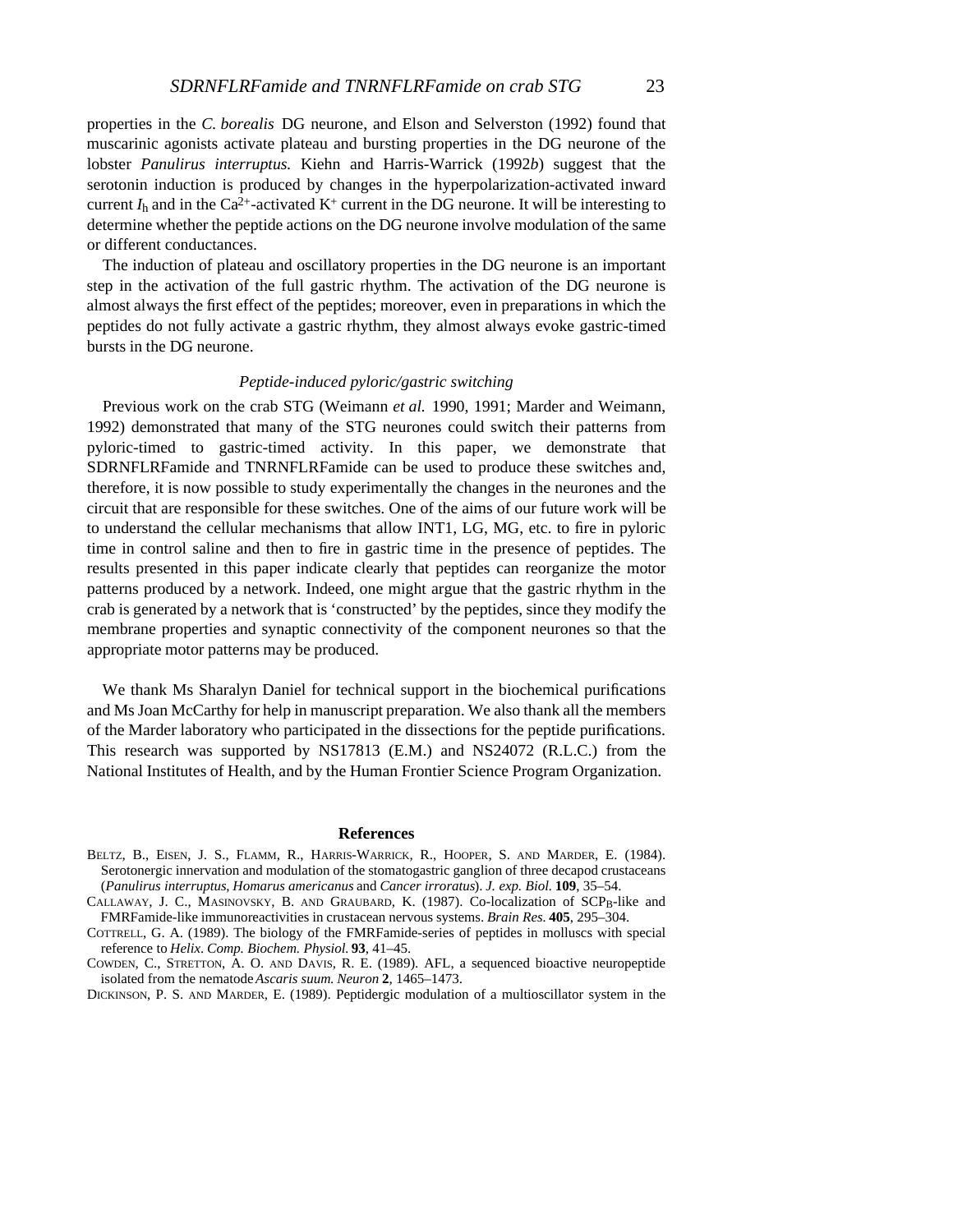lobster. I. Activation of the cardiac sac motor pattern by the neuropeptides proctolin and red pigment concentrating hormone. *J. Neurophysiol.* **61**, 833–844.

- DOCKRAY, G. J., REEVE, J. R., JR, SHIVELY, J., GAYTON, R. J. AND BARNARD, C. S.(1983). A novel active pentapeptide from chicken brain identified by antibodies to FMRFamide. *Nature* **305**, 328–330.
- EISEN, J. S. AND MARDER, E. (1982). Mechanisms underlying pattern generation in lobster stomatogastric ganglion as determined by selective inactivation of identified neurons. III. Synaptic connections of electrically coupled pyloric neurons. *J. Neurophysiol.* **48**, 1392–1415.
- ELSON, R. C. AND SELVERSTON, A. I. (1992). Mechanisms of gastric rhythm generation in the isolated stomatogastric ganglion of spiny lobsters: Bursting pacemaker potentials, synaptic interactions and muscarinic modulation. *J. Neurophysiol.* **68**, 890–907.
- EVANS, B. D., POHL, J., KARTSONIS, N. A. AND CALABRESE, R. L. (1991). Identification of RFamide neuropeptides in the medicinal leech. *Peptides* **12**, 897–908.
- FLAMM, R. E. AND HARRIS-WARRICK, R. M.(1986*a*). Aminergic modulation in the lobster stomatogastric ganglion. I. Effects on the motor pattern and activity of neurons within the pyloric circuit. *J. Neurophysiol.* **55**, 847–865.
- FLAMM, R. E. AND HARRIS-WARRICK, R. M.(1986*b*). Aminergic modulation in the lobster stomatogastric ganglion. II. Target neurons of dopamine, octopamine and serotonin within the pyloric circuit. *J. Neurophysiol.* **55**, 866–881.
- GOLDBERG, D., NUSBAUM, M. P. AND MARDER, E. (1988). Substance P-like immunoreactivity in the stomatogastric nervous systems of the crab, *Cancer borealis* and the lobsters, *Panulirus interruptus* and *Homarus americanus*. *Cell Tissue Res.* **252**, 515–522.
- GOLOWASCH, J. AND MARDER, E. (1992). Proctolin activates an inward current whose voltagedependence is modified by extracellular Ca++. *J. Neurosci.* **12**, 810–817.
- GRIMMELIKHUIJZEN, C. J., HAHN, M., RINEHART, K. L. AND SPENCER, A. N. (1988). Isolation of <Glu-Leu-Leu-Gly-Gly-Arg-Phe-NH2 (Pol-RFamide), a novel neuropeptide from hydromedusae. *Brain Res.* **475**, 198–203.
- HARRIS-WARRICK, R. M. AND MARDER, E. (1991). Modulation of neural networks for behavior. *A. Rev. Neurosci.* **14**, 39–57.
- HARTLINE, D. K. AND MAYNARD, D. M. (1975). Motor patterns in the stomatogastric ganglion of the lobster *Panulirus argus*. *J. exp. Biol.* **62**, 405–420.
- HEINZEL, H. G. AND SELVERSTON, A. I.(1988). Gastric mill activity in the lobster. III. Effects of proctolin on the isolated central pattern generator. *J. Neurophysiol.* **59**, 566–585.
- HEINZEL, H. G., WEIMANN, J. M. AND MARDER, E.(1993). The behavioral repertoire of the gastric mill in the crab, *Cancer pagurus*: An *in vivo* endoscopic and electrophysiological examination. *J. Neurosci.* **13**, 1793–1803.
- HOOPER, S. L. AND MARDER, E. (1984). Modulation of a central pattern generator by two neuropeptides, proctolin and FMRFamide. *Brain Res.* **305**, 186–191.
- HOOPER, S. L. AND MARDER, E. (1987). Modulation of the lobster pyloric rhythm by the peptide proctolin. *J. Neurosci.* **7**, 2097–2112.
- KATZ, P. S. AND HARRIS-WARRICK, R. M. (1990). Serotonergic/cholinergic muscle receptor cells in the crab stomatogastric nervous system. II. Rapid nicotinic and prolonged modulatory effects on neurons in the stomatogastric ganglion. *J. Neurophysiol.* **62**, 571–581.
- KIEHN, O. AND HARRIS-WARRICK, R. M. (1992*a*). Serotonergic stretch receptors induce plateau properties in a crustacean motor neuron by a dual-conductance mechanism. *J. Neurophysiol.* **68**, 485–495.
- KIEHN, O. AND HARRIS-WARRICK, R. M. (1992*b*). 5-HT modulation of hyperpolarization-activated inward current and calcium-dependent outward current in a crustacean motor neuron. *J. Neurophysiol.* **68**, 496–508.
- KINGAN, T. G., TEPLOW, D. B., PHILLIPS, J. M., RIEHM, J. P., RAO, K. R., HILDEBRAND, J. G., HOMBERG, U., KAMMER, A. E., JARDINE, I., GRIFFIN, P. R. AND HUNT, D. F. (1990). A new peptide in the FMRFamide family isolated from the CNS of the hawkmoth, *Manduca sexta*. *Peptides* **11**, 849–856.
- KOBIERSKI, L. A., BELTZ, B. S., TRIMMER, B. A. AND KRAVITZ, E. A.(1987). FMRFamidelike peptides of *Homarus americanus*: Distribution, immunocytochemical mapping and ultrastructural localization in terminal varicosities. *J. comp. Neurol.* **266**, 1–15.
- KRAJNIAK, K. G. AND PRICE, D. A. (1990). Authentic FMRFamide is present in the polychaete *Nereis virens*. *Peptides* **11**, 75–77.
- LINACRE, A., KELLETT, E., SAUNDERS, S., BRIGHT, K., BENJAMIN, P. R. AND BURKE, J. F. (1990).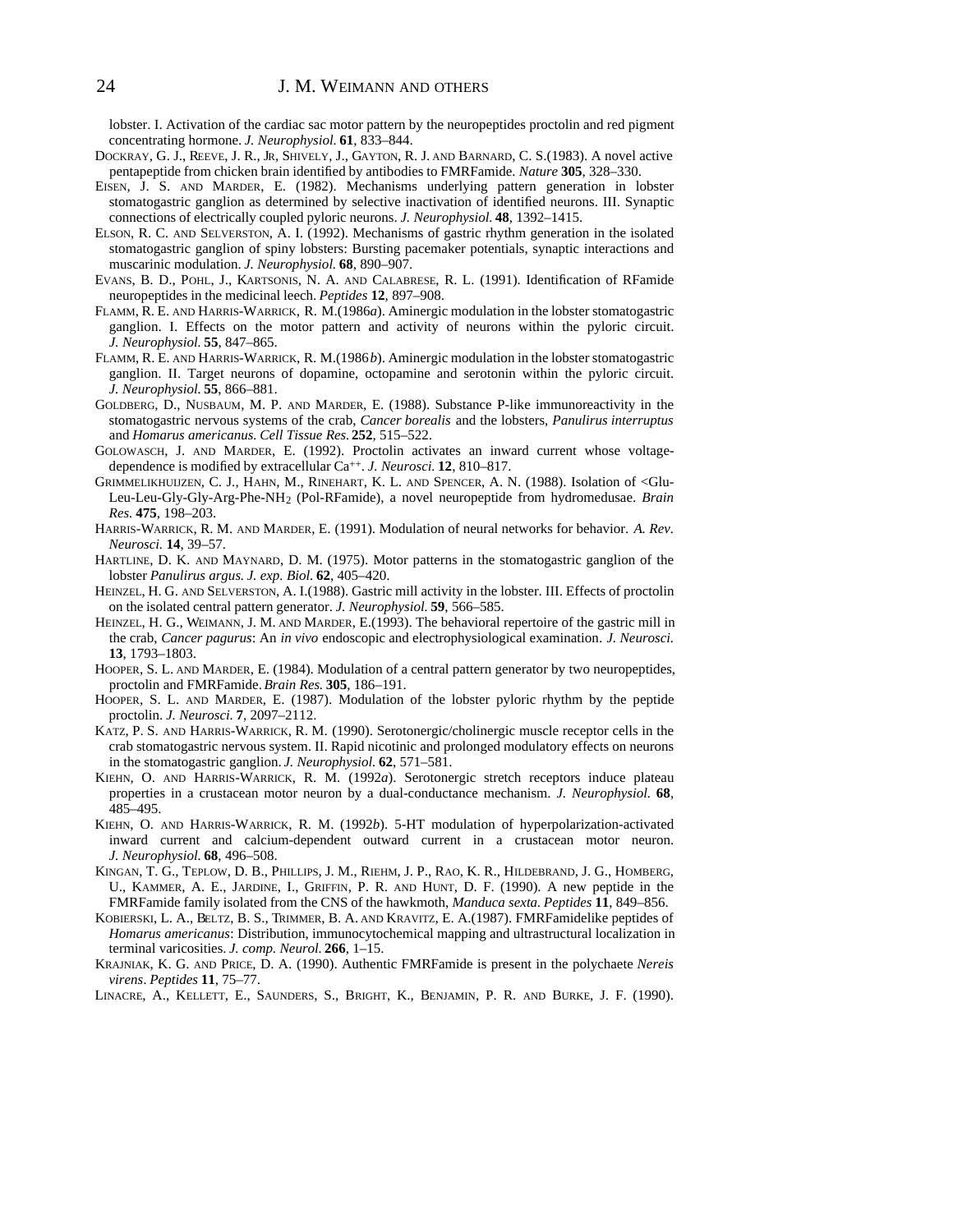Cardioactive neuropeptide Phe-Met-Arg-Phe-NH2 (FMRFamide) and novel related peptides are encoded in multiple copies by a single gene in the snail *Lymnaea stagnalis*. *J. Neurosci.* **10**, 412–419. MARDER, E. (1987). Neurotransmitters and neuromodulators. In *The Crustacean Stomatogastric System*

- (ed. A. I. Selverston and M. Moulins), pp. 263–300. Berlin: Springer-Verlag.
- MARDER, E., CALABRESE, R. L., NUSBAUM, M. P. AND TRIMMER, B. (1987). Distribution and partial characterization of FMRFamide-like peptides in the stomatogastric nervous systems of the rock crab, *Cancer borealis* and the spiny lobster, *Panulirus interruptus*. *J. comp. Neurol.* **259**, 150–163.
- MARDER, E. AND HOOPER, S. L. (1985). Neurotransmitter modulation of the stomatogastric ganglion of decapod crustaceans. In *Model Neural Networks and Behavior* (ed. A. I. Selverston), pp. 319–337. New York: Plenum Press.
- MARDER, E., HOOPER, S. L. AND SIWICKI, K. K. (1986). Modulatory action and distribution of the neuropeptide proctolin in the crustacean stomatogastric nervous system. *J. comp. Neurol.* **243**, 454–467.
- MARDER, E. AND MEYRAND, P. M. (1989). Chemical modulation of oscillatory neural circuits. In *Neuronal and Cellular Oscillators*(ed. J. Jacklet), pp. 317–338. New York: Marcel Dekker, Inc.
- MARDER, E. AND PAUPARDIN-TRITSCH, D. (1978). The pharmacological properties of some crustacean neuronal acetylcholine, g-aminobutyric acid and L-glutamate responses. *J. Physiol., Lond.* **280**, 213–236.
- MARDER, E. AND WEIMANN, J. M. (1992). Modulatory control of multiple task processing in the stomatogastric nervous system. In *Neurobiology of Motor Progamme Selection* (ed. J. Kien, C. McCrohan and B. Winlow), pp. 3–19. New York: Permanon Press.
- MOULINS, M. AND COURNIL, I. (1982). All-or-none control of the bursting properties of the pacemaker neurons of the lobster pyloric pattern generator. *J. Neurobiol.* **13**, 447–458.
- NAMBU, J. R., MURPHY-ERDOSH, C., ANDREWS, P. C., FEISTNER, G. J. AND SCHELLER, R. H. (1988). Isolation and characterization of a *Drosophila* neuropeptide gene. *Neuron* **1**, 55–61.
- NUSBAUM, M. P. AND MARDER, E. (1988). A neuronal role for a crustacean red pigment concentrating hormone-like peptide: neuromodulation of the pyloric rhythm in the crab, *Cancer borealis*. *J. exp. Biol.* **135**, 165–181.
- NUSBAUM, M. P. AND MARDER, E. (1989*a*). A modulatory proctolin-containing neuron (MPN). I. Identification and characterization. *J. Neurosci.* **9**, 1591–1599.
- NUSBAUM, M. P. AND MARDER, E. (1989*b*). A modulatory proctolin-containing neuron (MPN). II. Statedependent modulation of rhythmic motor activity. *J. Neurosci.* **9**, 1600–1607.
- NUSBAUM, M. P., WEIMANN, J. M., GOLOWASCH, J. AND MARDER, E. (1992). Presynaptic control of modulatory fibers by their neural network targets. *J. Neurosci.* **12**, 2706–2714.
- PRICE, D. A., DAVIES, N. W., DOBLE, K. E. AND GREENBERG, M. J.(1987). The variety and distribution of the FMRFamide-related peptides in molluscs. *Zool. Sci.* **4**, 395–410.
- PRICE, D. A. AND GREENBERG, M. J. (1977). Structure of a molluscan cardioexcitatory peptide. *Science* **197**, 670–671.
- REZER, E. AND MOULINS, M. (1983). Expression of the crustacean pyloric pattern generator in the intact animal. *J. comp. Physiol.* **153**, 17–28.
- ROBB, S., PACKMAN, L. C. AND EVANS, P. D. (1989). Isolation, primary structure and bioactivity of schistoFLRF-amide, a FMRF-amide-like neuropeptide from the locust, *Schistocerca gregaria*. *Biochem. biophys. Res. Commun.***160**, 850–856.
- ROSOFF, M. L., BURGLIN, T. R. AND LI, C. (1992). Alternatively spliced transcripts of the *flp-l* gene encode distinct FMRFamide-like peptides in *Caenorhabditis elegans*. *J. Neurosci.* **12**, 2356–2361.
- RUSSELL, D. F. (1979). CNS control of pattern generators in the lobster stomatogastric ganglion. *Brain Res.* **177**, 598–602.
- SCHAEFER, M., PICIOTTO, M. R., KREINER, T., KALDANY, R. R., TAUSSIG, R. AND SCHELLER, R. H.(1985). *Aplysia* neurons express a gene encoding multiple FMRFamide neuropeptides. *Cell* **41**, 457–467.
- SCHNEIDER, L. E. AND TAGHERT, P. H. (1988). Isolation and characterization of a *Drosophila* gene that encodes multiple neuropeptides related to Phe-Met-Arg-Phe-NH2 (FMRFamide). *Proc. natn. Acad. Sci. U.S.A*. **85**, 1993–1997.
- SELVERSTON, A. I. AND MILLER, J. P. (1980). Mechanisms underlying pattern generation in the lobster stomatogastric ganglion as determined by selective inactivation of identified neurons. I. Pyloric system. *J. Neurophysio*l. **44**, 1102–1121.
- SELVERSTON, A. I. AND MOULINS, M. (1987). *The Crustacean Stomatogastric System* (ed. A. I. Selverston and M. Moulins). Berlin: Springer-Verlag.